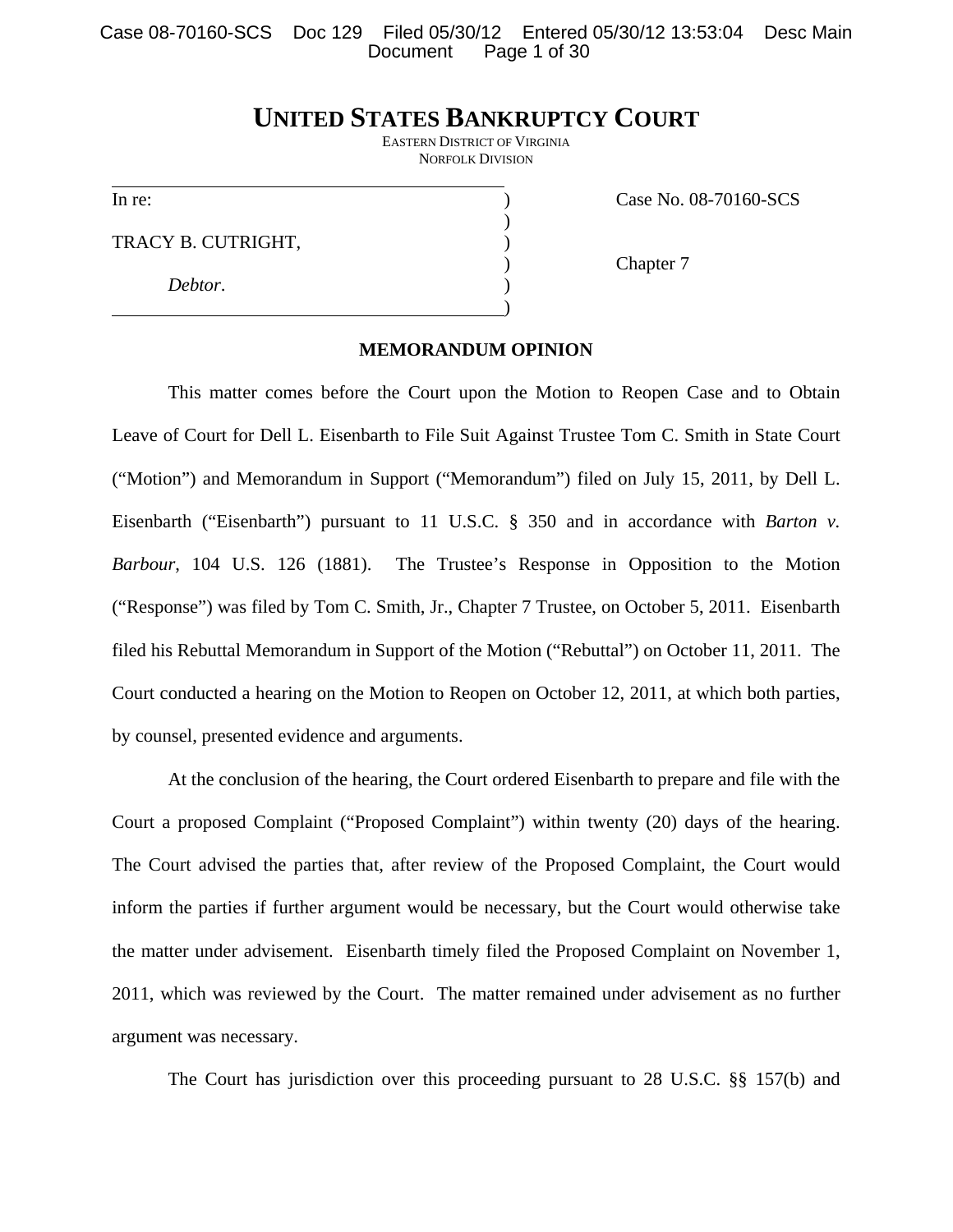# Case 08-70160-SCS Doc 129 Filed 05/30/12 Entered 05/30/12 13:53:04 Desc Main Page 2 of 30

1334(b). Venue is proper pursuant to 28 U.S.C. §§ 1408 and 1409(a). This Memorandum Opinion constitutes the findings of fact and conclusions of law of this Court.

# I. Procedural History

Tracy B. Cutright (the "Debtor") filed a voluntary petition under Chapter 13 of the United States Bankruptcy Code in this Court on January 16, 2008. The Debtor voluntarily converted his case to a proceeding under Chapter 7 on October 9, 2008. Tom. C. Smith, Jr. ("Smith") was appointed Chapter 7 Trustee in the converted case.

On his Schedule A, filed on January 17, 2008, the Debtor listed 1820 Olympic Drive, Virginia Beach, Virginia (the "Property"). Schedule A reveals no indication of joint ownership, ownership by a marital community, or any other person or entity with an interest in the Property. While the case was still pending under Chapter 13, a Motion for Relief From Stay as to the Debtor and a co-debtor ("First Motion for Relief") was filed by CitiMortgage, Inc., on August 14, 2008, in which the movant sought relief to proceed against the Property, the Debtor, and the co-debtor. The First Motion for Relief named Jacqueline Cartwright<sup>1</sup> as the co-debtor. Not attached to the First Motion for Relief, however, were any supporting documents, such as the Note and Deed of Trust. After a preliminary hearing at which the parties announced that the matter was settled as to the Debtor and the Court granted relief as to the co-debtor contingent upon the ultimate lifting of the stay as to the Debtor, an Order Granting Modification of Stay was entered on September 17, 2008, memorializing the agreement and the Court's ruling.

A subsequent Motion for Relief from Stay ("Second Motion for Relief") was filed by Wachovia Bank, N.A., on September 22, 2008, as to the Property, the Debtor, and a co-debtor,

<sup>&</sup>lt;sup>1</sup> The Court notes that the co-debtor's last name was misspelled in the First Motion for Relief.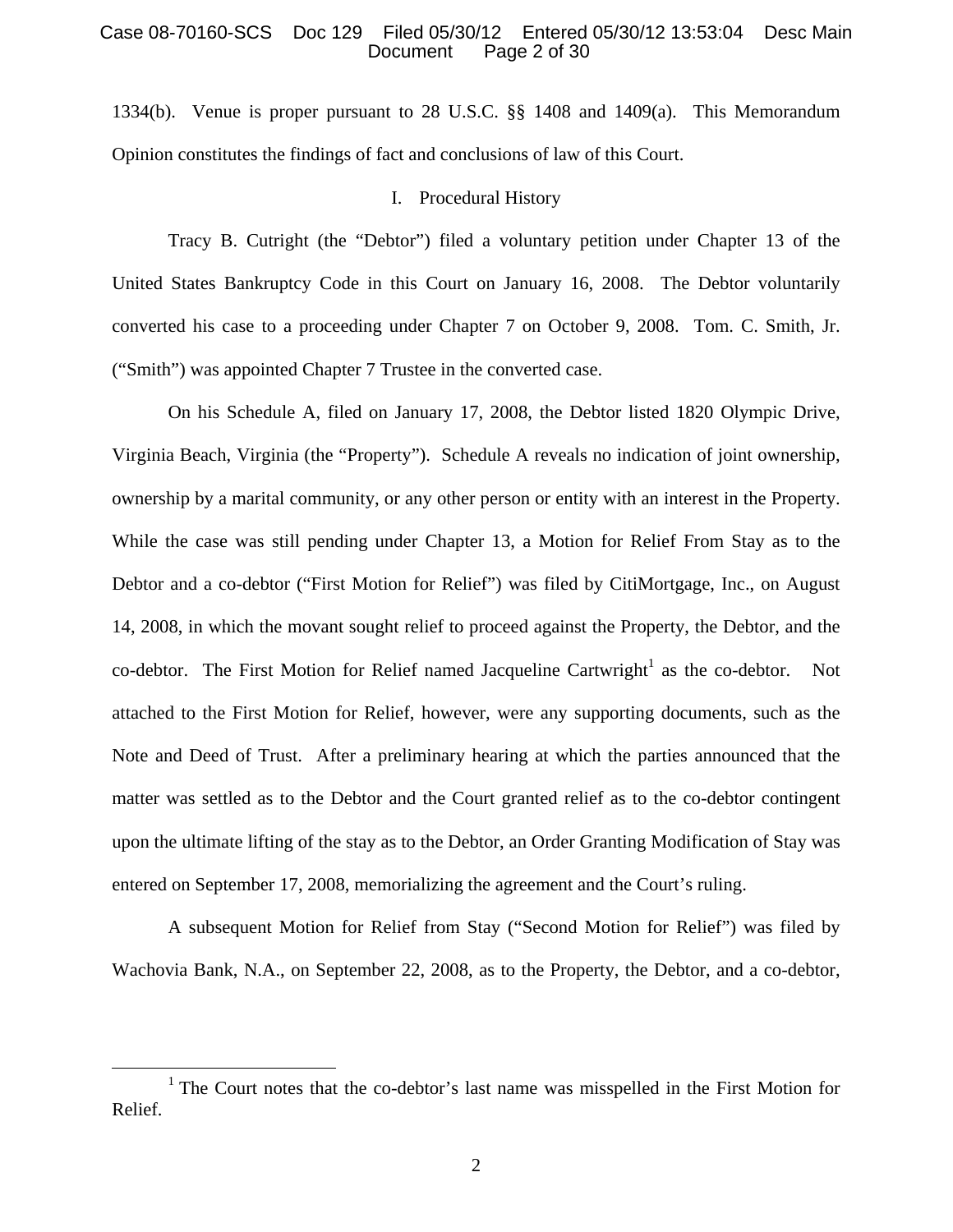### Case 08-70160-SCS Doc 129 Filed 05/30/12 Entered 05/30/12 13:53:04 Desc Main Page 3 of 30

Jacquline Cutright.<sup>2</sup> Like the First Motion for Relief, the Second Motion for Relief did not include any exhibits in support. Prior to the preliminary hearing scheduled on the Second Motion for Relief, the case was converted to a proceeding under Chapter 7.

Following the conversion, the preliminary hearing on the Second Motion for Relief was held as scheduled on October 16, 2008, and a final hearing was scheduled for November 13, 2008. In the interim, on October 27, 2008, Wachovia Bank, N.A., filed an Amended Motion for Relief from Stay ("Amended Motion for Relief"), and CitiMortgage, Inc., also filed a Motion for Relief from Stay ("Third Motion for Relief") to proceed against the Property in the newly converted case; both named Smith, the Chapter 7 Trustee, as a defendant.<sup>3</sup> The Amended Motion for Relief was not accompanied by any supporting documents; however, the Third Motion for Relief attached a copy of a Note executed by the Debtor as well as a copy of the Deed of Trust granted on the Property by the Debtor and Jacqueline Cutright as joint tenants. At the final hearing on the Amended Motion for Relief, relief was ordered as to the Debtor and the Court treated the matter as resolved as to Smith. Subsequently, an Order Modifying Automatic Stay was entered on December 4, 2008, which memorialized the Court's ruling and the settlement with Smith. The Third Motion for Relief was resolved by the parties via a consent order granting relief from stay entered on November 20, 2008. However, the order was vacated by consent upon Smith's motion after Smith discovered there was equity in the Property that could be liquidated for the benefit of the estate. As a result, an Amended Order Granting Modification of Stay ("Amended Order") as to the Third Motion for Relief was entered on

 <sup>2</sup>  $2^2$  The Court notes that the co-debtor's first name was misspelled in the Second Motion for Relief.

 $3$  As both the Amended Motion and Third Motion for Relief were filed in the Chapter 7 case, neither motion named a co-debtor as a defendant.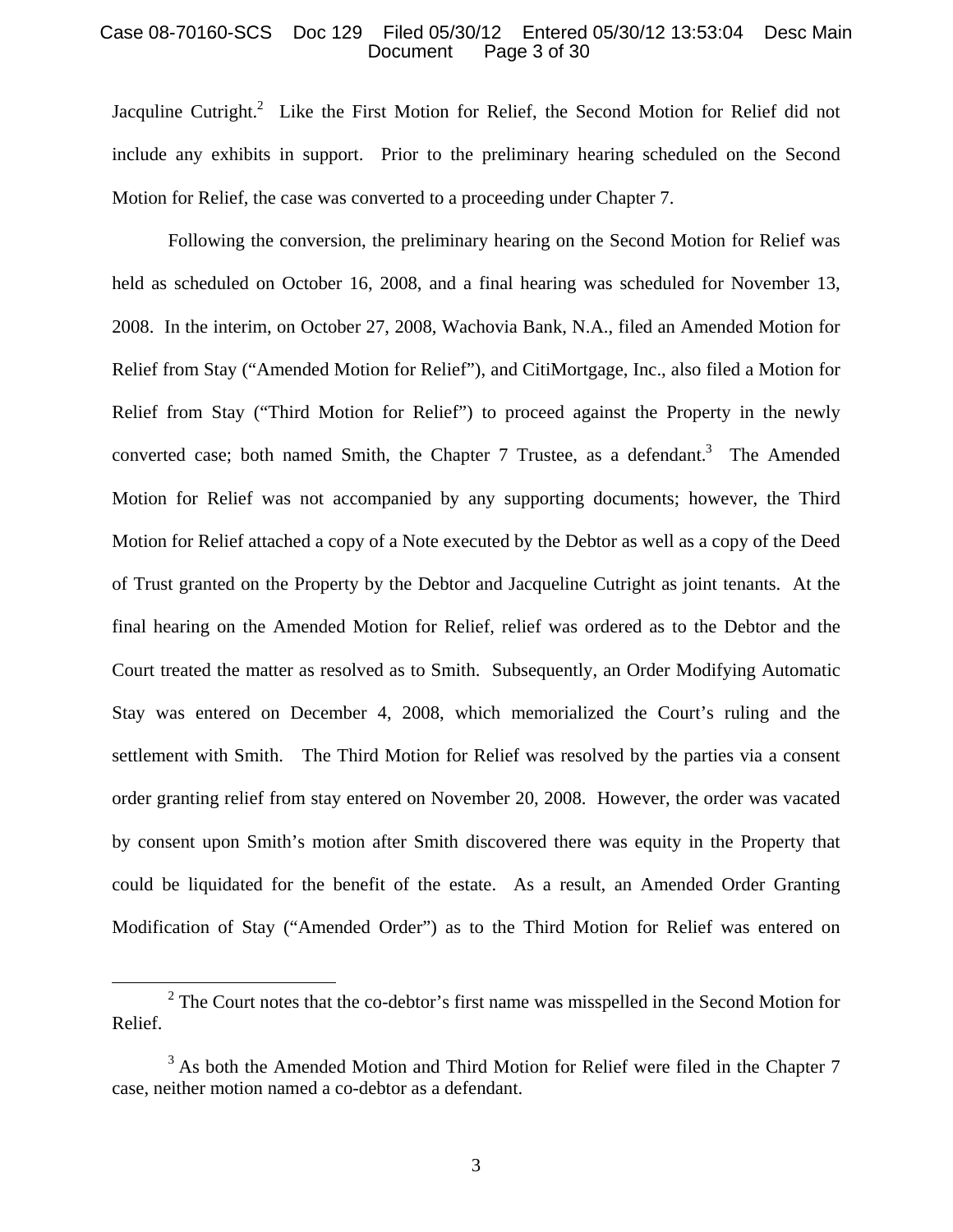# Case 08-70160-SCS Doc 129 Filed 05/30/12 Entered 05/30/12 13:53:04 Desc Main Page 4 of 30

January 8, 2009.<sup>4</sup>

On November 21, 2008, Smith filed a Motion to Employ Agent seeking to employ Ed Graybill ("Graybill") to represent the bankruptcy estate's interests in the sale of the Property, which was granted by the Court. Smith, as the seller, and Eisenbarth, as the buyer, entered into a Real Estate Network, Inc. Standard Purchase Agreement ("Purchase Agreement"), dated February 28, 2009, for the purchase of the Property. Subsequently, Smith filed a Motion to Sell the Property to Eisenbarth on March 10, 2009, which was granted by the Court by the Order Granting the Motion to Sell entered on April 1, 2009.

When Smith executed the Purchase Agreement, he was unaware that anyone other than the Debtor had any interest in the Property. Response at 3. Smith concedes that he did not read all of the pleadings filed since the commencement of the case under Chapter 13 or review anything that alleged Jacqueline Cutright's joint tenancy. *Id.* On cross examination at the hearing held on October 12, 2011, Smith testified that he elected instead to rely upon representations made to him by the Debtor and counsel for the Debtor, which led him to believe the Debtor was the sole owner of the Property, as well as the Debtor's bankruptcy schedules, which represented that the Debtor had an undivided interest in the Property. Smith testified on direct examination that he did not become aware of Jacqueline Cutright's interest until a title search was performed subsequent to this Court's approval of the sale of the Property. After discovering Jacqueline Cutright's interest, Smith undertook steps to obtain her consent to the

<sup>&</sup>lt;sup>4</sup> The Amended Order denied relief from the automatic stay subject to the following conditions: (a) the Trustee would have until February 17, 2009, to market and obtain a ratified contract for sale of the Property; (b) if such contract was obtained, the Trustee would have until March 15, 2009, to close the transaction and tender funds to CitiMortgage, Inc., to satisfy the outstanding balance of the loan; and (c) the sale would be subject to the deed of trust, payoff would not require any further order of the Court, and no order would supersede the terms of the Amended Order. Smith Exh. 5, Amended Order. If the Trustee failed either to timely obtain a contract for sale of the Property or timely close the transaction and tender the full payoff amount to CitiMortgage, Inc., relief from stay would be automatic. *Id.*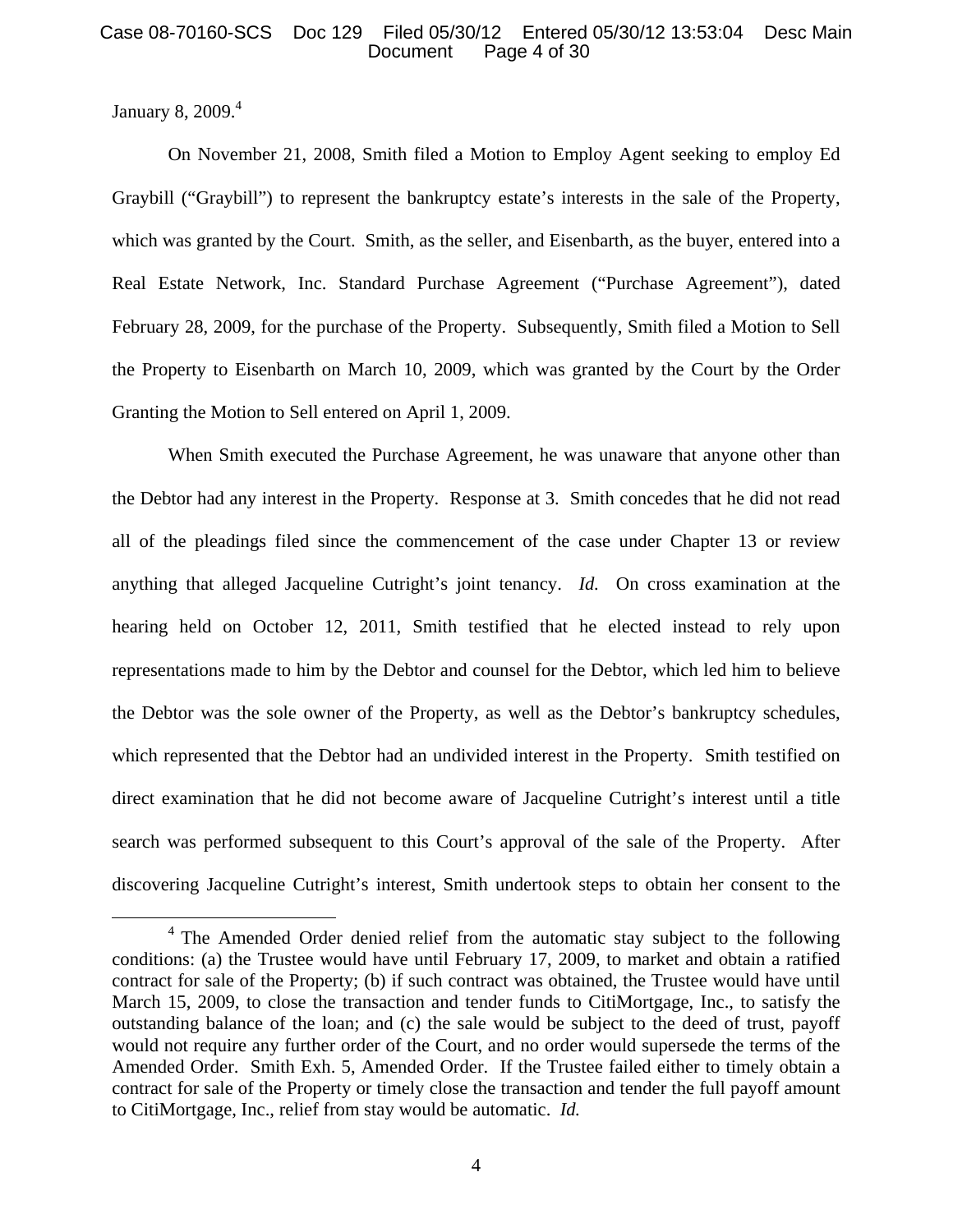# Case 08-70160-SCS Doc 129 Filed 05/30/12 Entered 05/30/12 13:53:04 Desc Main Page 5 of 30

sale. *Id.* Smith testified on direct examination that he did not have authority as trustee to sell any interest in the Property other than the Debtor's absent consent from Jacqueline Cutright or permission from the Court to force the sale of her interest under 11 U.S.C. § 363. On crossexamination, Smith testified that it was never his intention not to perform the terms of the Purchase Agreement.

Graybill testified on direct examination by counsel for Smith that Eisenbarth located Jacqueline Cutright in South Carolina after considerable effort by both Graybill and Eisenbarth to determine her whereabouts. Graybill further testified that he spoke with her about the issue concerning the sale and sent via overnight delivery the documents necessary complete the sale. Jacqueline Cutright responded the following day by letter dated June 2, 2009, stating that she could not execute any documents because she believed she had not owned the Property since 2003. *See* Smith Exh. 11. After efforts to obtain Jacqueline Cutright's consent to sell her interest in the Property failed, Smith determined that he did not have sufficient time to file and prosecute a complaint with this Court to compel the sale of her interest given the imminence of a scheduled foreclosure sale, at which Eisenbarth could and ultimately did attempt to purchase the Property.<sup>5</sup> Response at 3. Eisenbarth concurred in his testimony on direct examination that a forced sale of the property was not discussed as an alternative. Eisenbarth further testified that, based on information he received from Graybill that there was an impending foreclosure sale and Smith had been unsuccessful in obtaining Jacqueline Cutright's consent to complete the sale, he decided he would attempt to purchase the Property at the foreclosure sale. Graybill also testified

 $<sup>5</sup>$  The Amended Order provided that relief would be automatic if Smith failed to obtain a</sup> ratified contract for sale of the Property by February 17, 2009. Smith Exh. 5, Amended Order. The parties did not ratify the Purchase Agreement until March 12, 2009. Eisenbarth Exh. 2, Purchase Agreement. Thus, pursuant to the terms of the Amended Order, CitiMortgage, Inc., was entitled to exercise its right to foreclose upon its deed of trust on the Property following Smith's failure to timely procure a ratified contract for sale of the Property by February 17, 2009.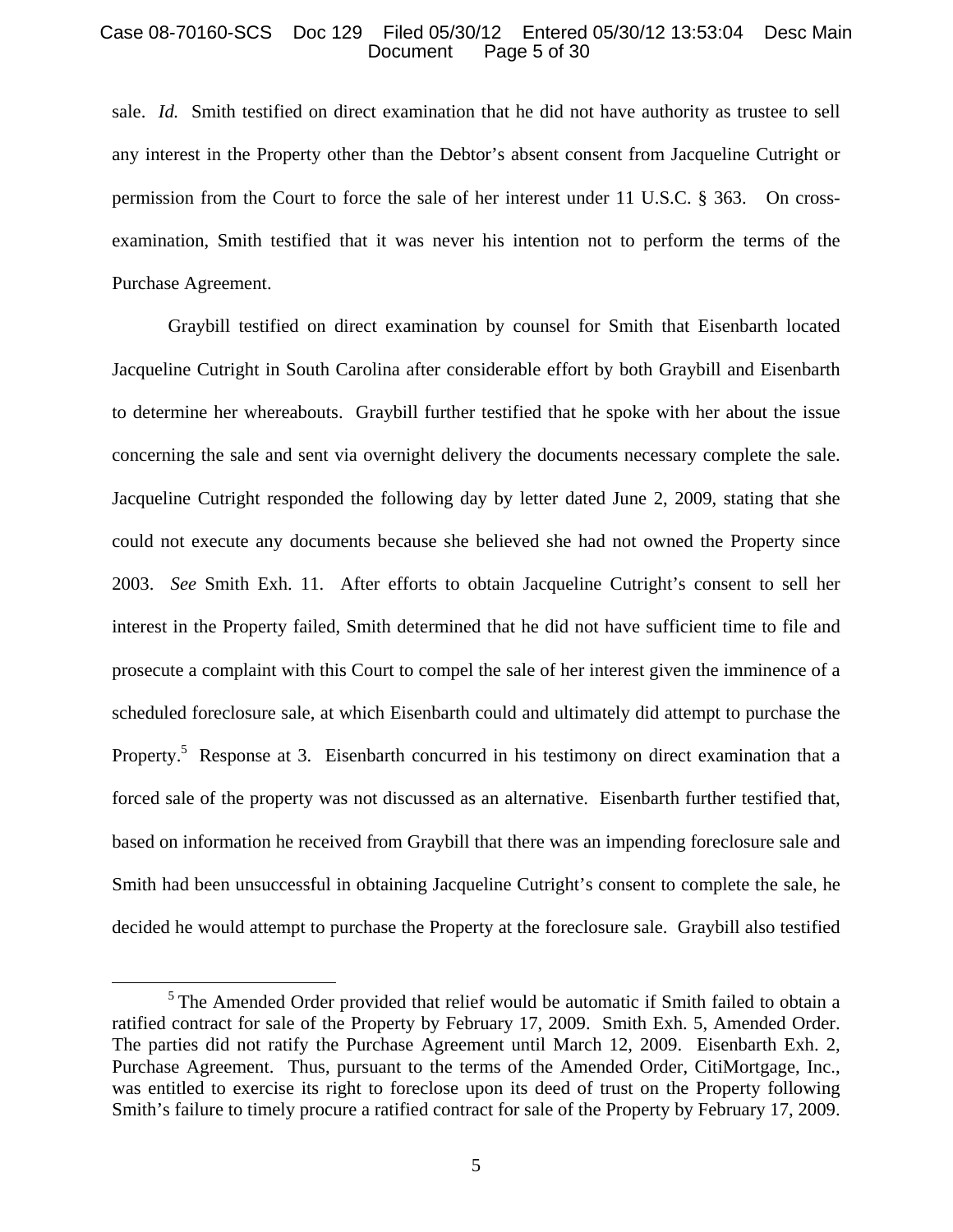### Case 08-70160-SCS Doc 129 Filed 05/30/12 Entered 05/30/12 13:53:04 Desc Main Page 6 of 30

on direct examination by Smith's counsel that he (Graybill) and Eisenbarth discussed that, if they were unable to close the transaction, Eisenbarth would bid at the foreclosure sale. The foreclosure sale at which Eisenbarth purchased the property was conducted on June 10, 2009, by Samuel I. White, P.C., on behalf of CitiMortgage, Inc. ("Foreclosure Sale").<sup>6</sup> See Eisenbarth Exh. 5, Release of All Claims.

Smith ultimately learned of Eisenbarth's attempted purchase at the Foreclosure Sale through Graybill. *Id.* Eisenbarth testified on cross-examination that, when Graybill visited him at the Property, he informed Graybill that he had purchased the Property at the Foreclosure Sale and had hired contractors to begin work on the Property. Based upon his belief that the Property had been sold to Eisenbarth at the Foreclosure Sale, Smith filed a Report of No Distribution on July 6, 2009, and the case was closed the following day. Response at 4.

Although Eisenbarth placed the winning bid of \$160,000.00 at the Foreclosure Sale, he testified on direct examination that he subsequently learned that the foreclosure was not on the first deed of trust. As this fact was not clear at the time of the sale, the foreclosing lender ultimately returned the bidder's deposit to Eisenbarth in exchange for a release of all claims related to the Foreclosure Sale of the Property. *See* Eisenbarth Exh. 5, Release of All Claims. Smith claimed he was unaware that Eisenbarth's purchase at the Foreclosure Sale failed to close until he received correspondence concerning Eisenbarth's proposed suit for breach of contract approximately two years later. Response at 4.

Eisenbarth now seeks to reopen the bankruptcy case and to obtain leave to sue Smith in state court to recover compensatory damages from Smith personally in the approximate amount of \$175,000.00 on a breach of contract theory. *See* Proposed Complaint at 3. In his

 $6$  The Court notes that Eisenbarth's wife, Magalis Eisenbarth, was a co-purchaser at the Foreclosure Sale. *See* Eisenbarth Exh. 5, Release of All Claims.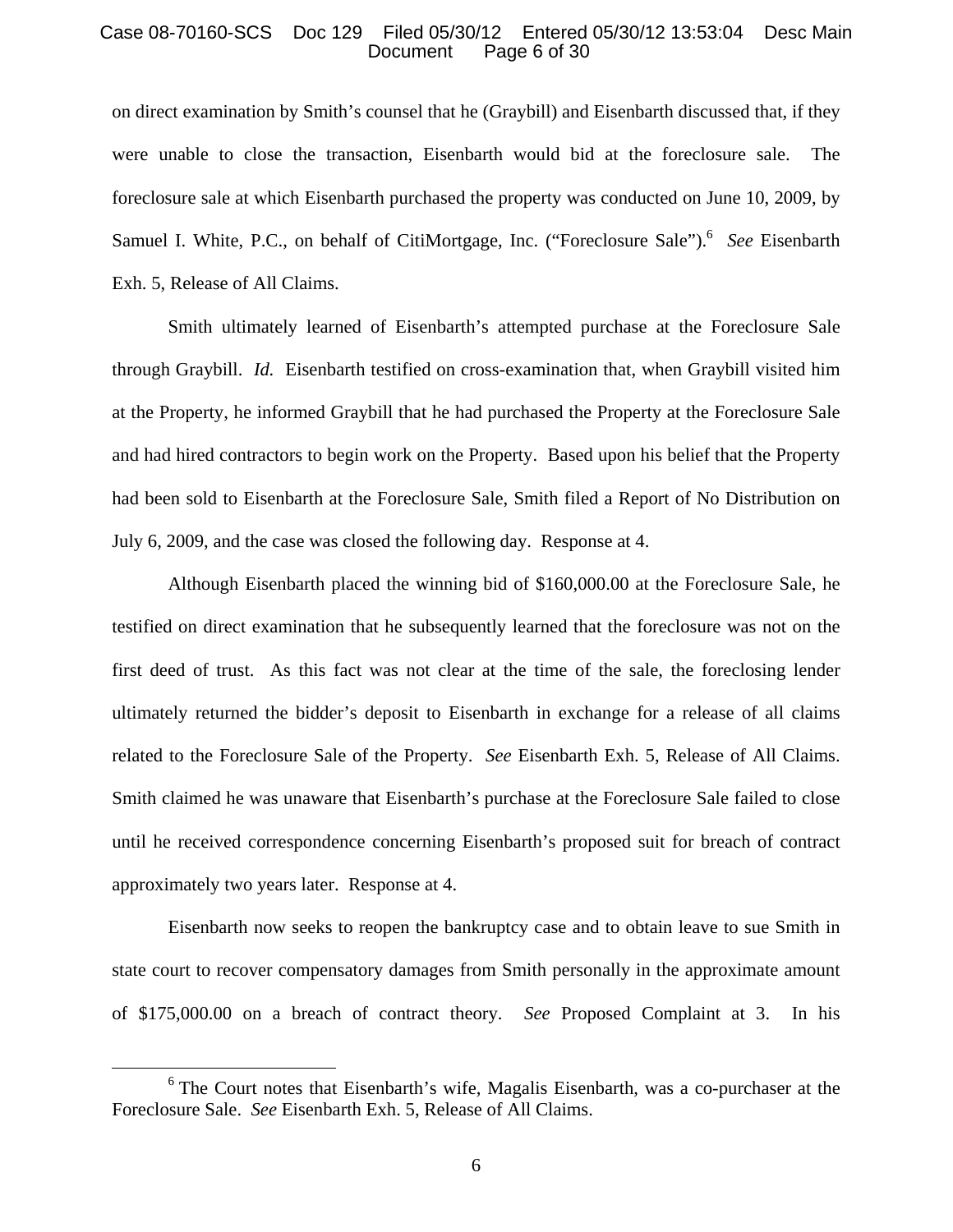#### Case 08-70160-SCS Doc 129 Filed 05/30/12 Entered 05/30/12 13:53:04 Desc Main Page 7 of 30

Memorandum, Eisenbarth argues this Court should reopen the bankruptcy case and grant him leave to sue Smith in state court on the theory that Smith's execution of the Purchase Agreement was *ultra vires* because he lacked authority to sell Jacqueline Cutright's interest in the Property. Memorandum at 11. Eisenbarth further asserts that Smith may be held liable in his personal capacity for this act and that state court is the proper forum for the litigation. *Id.* In his Response, Smith defends on the basis that his actions were not *ultra vires* and he is immune from personal liability. Response at 14. Eisenbarth contends in his Rebuttal that Smith exceeded the scope of his authority as a trustee by contracting to sell property, specifically Jacqueline Cutright's interest in the Property, that was not property of the estate and, therefore, is exposed to liability in his personal capacity. Rebuttal at 5.

#### II. Findings of Fact and Conclusions of Law

#### A. The Motion to Reopen

 Eisenbarth seeks to reopen the bankruptcy case so that he may obtain leave to sue Smith in state court. The Court may reopen a closed case to (1) administer assets, (2) accord relief to the debtor, or (3) for other cause. 11 U.S.C. § 350(b). However, notwithstanding the mere establishment by the moving party of any § 350(b) basis for reopening a case, the ultimate decision of whether to reopen a case rests within the bankruptcy court's sole discretion. *Hawkins v. Landmark Fin. Co.*, 727 F.2d 324, 326 (4th Cir. 1984); *Maryland Hotel Supply Co. v. Seats* (*In re Seats*), 537 F.2d 1176, 1177 (4th Cir. 1976); *In re Hardy*, 209 B.R. 371, 379 (Bankr. E.D. Va. 1997). A court should generally decline to exercise its discretion to reopen a case if to do so would be futile and a waste of judicial resources, given the circumstances of the case. *In re Carberry*, 186 B.R. 401, 402 (Bankr. E.D. Va. 1995). In *Horizon Aviation of Virginia, Inc. v. Alexander*, Judge Smith observed that there must be a compelling cause to justify reopening a bankruptcy case and concluded that "[t]here is no cause if reopening would serve no purpose."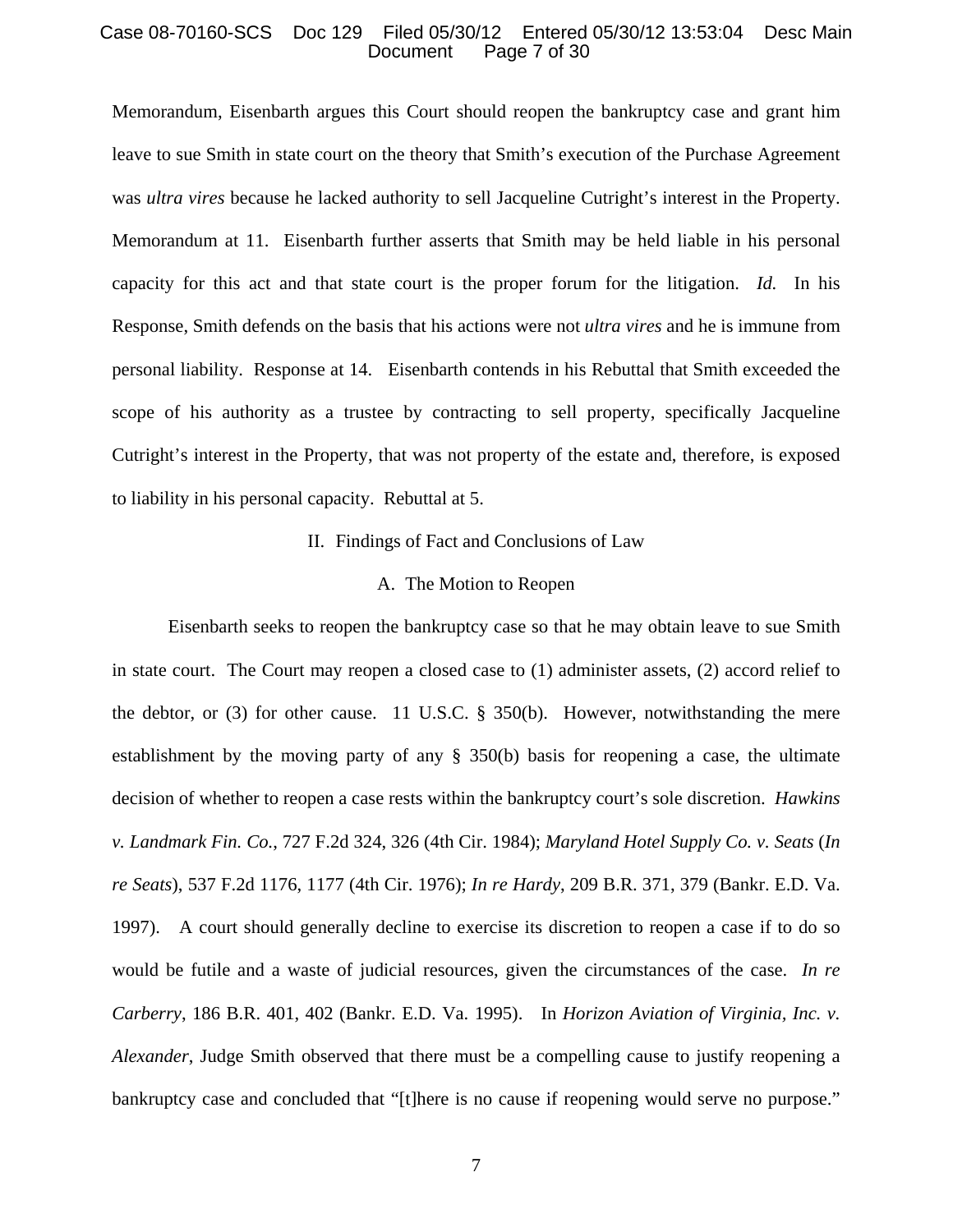# Case 08-70160-SCS Doc 129 Filed 05/30/12 Entered 05/30/12 13:53:04 Desc Main Page 8 of 30

*Horizon Aviation of Virginia, Inc. v. Alexander*, 296 B.R. 380, 382 (E.D. Va. 2003) (citing *Reid v. Richardson*, 304 F.2d 351, 355 (4th Cir. 1962); *In re Carberry*, 186 B.R. at 403). Consequently, if reopening a case would be futile because the moving party could not achieve the objective underlying the motion to reopen, the motion should be denied.<sup>7</sup> In re Clary, 440 B.R. 122, 123 (Bankr. E.D. Va. 2010); *see also In re Buker*, No. 05-14084-RGM, 2007 WL 3171951, at \*1 (Bankr. E.D. Va. Oct. 26, 2007) (unreported decision) (opining that the court should deny a request to reopen if no additional relief could be granted by reopening the case); *In re Carberry*, 186 B.R. at 403 (denying the debtors' motion to reopen because nothing would be gained from reopening the case). A court's inquiry into the substance of the underlying relief sought by the moving party for the purpose of determining whether sufficient cause exists to justify reopening should not, however, devolve into a *de facto* ruling on the merits. *In re Jones*, 367 B.R. 564, 567 (Bankr. E.D. Va. 2007); *see also Lopez v. Specialty Rests. Corp.* (*In re Lopez*), 283 B.R. 22, 28 (B.A.P. 9th Cir. 2002) ("[T]he decision whether to reopen should not become a battleground for litigation of the underlying merits.").

Here, because Eisenbarth is neither a trustee seeking to administer assets nor a debtor seeking relief, and his purpose for seeking to reopen the bankruptcy case is to file suit against the Chapter 7 Trustee in state court, the only applicable basis to reopen under § 350(b) is "for other cause." The Court must determine if Eisenbarth has demonstrated cause sufficient for this Court to invoke its discretion to reopen the case.

 $<sup>7</sup>$  The Court notes that Judge Sonderby took a different approach to the evaluation of a</sup> motion to reopen filed in conjunction with a motion for leave to sue the bankruptcy trustee in state court, determining that the trustee's invocation of the *Barton* Doctrine, which requires the plaintiff to obtain permission from the bankruptcy court to sue the trustee in state court, was sufficient cause for the court to exercise its discretion to reopen a bankruptcy case. *See In re Weitzman*, 381 B.R. 874, 880 (Bankr. N.D. Ill. 2008). This approach, however, is inconsistent with the longstanding approach of the Fourth Circuit Court of Appeals to the evaluation of motions to reopen, as demonstrated by the cases cited above.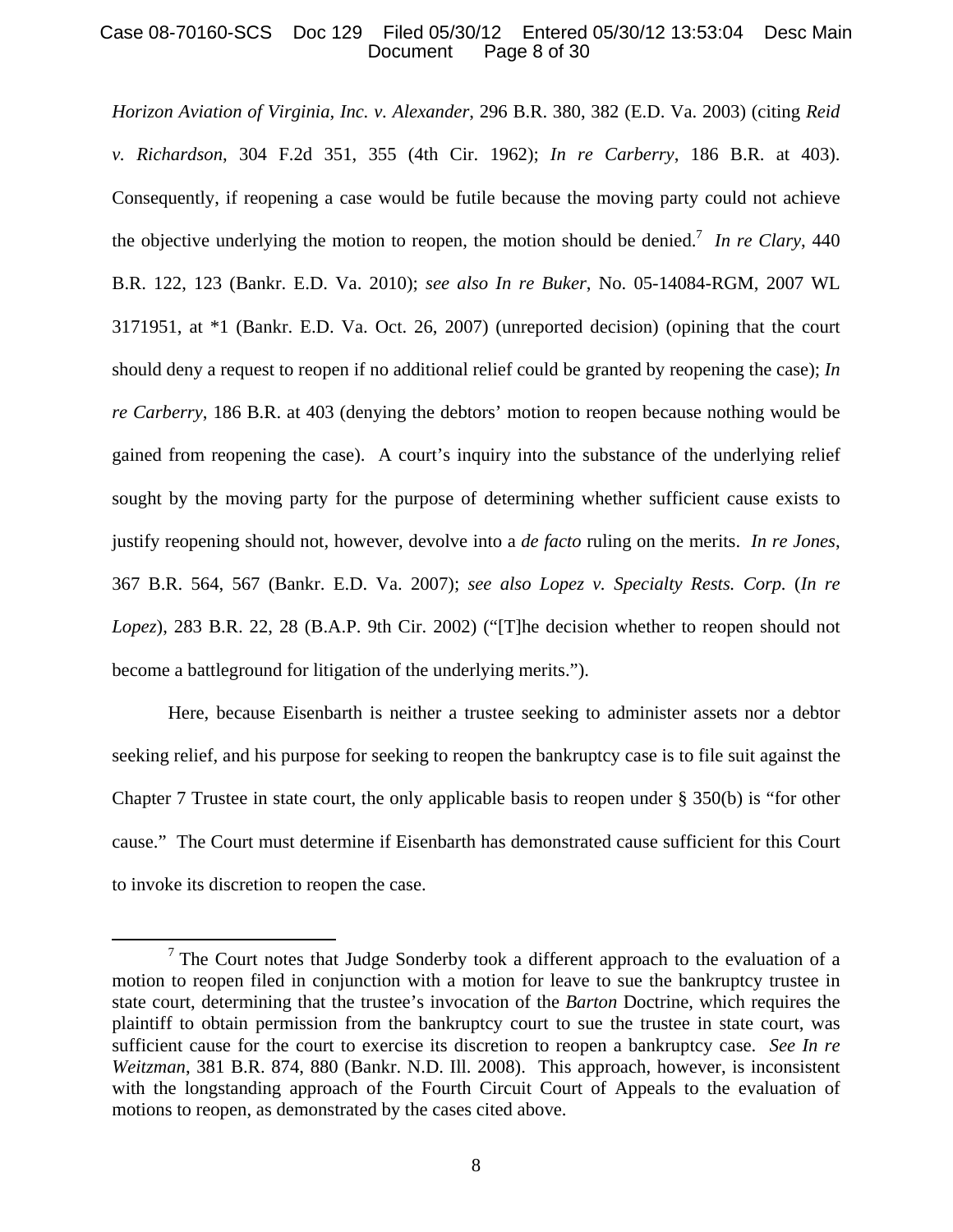# Case 08-70160-SCS Doc 129 Filed 05/30/12 Entered 05/30/12 13:53:04 Desc Main Page 9 of 30

Notwithstanding the general rule that a court ought not make any determination as to the merits of the underlying relief requested when evaluating whether sufficient cause exists to warrant the reopening of a bankruptcy case, Eisenbarth's Motion is binary in that he prays not only that the Court reopen the bankruptcy case for the purpose of obtaining leave to sue Smith in state court, but also that the Court grant that underlying relief. $\delta$  Thus, it would be needlessly dogmatic for the Court to disregard the practical implications of the Court's ultimate decision as to the underlying relief on the question of the futility of the motion to reopen. For the reasons stated below, the Court finds that reopening the bankruptcy case would serve no purpose because Eisenbarth's request for leave to sue Smith in state court must be denied. Therefore, the motion to reopen must be denied.

# B. The Motion for Leave to Sue

In his Motion, Eisenbarth requests this Court's permission to file suit against Smith in state court in accordance with the *Barton* Doctrine. The *Barton* Doctrine is derived from the United States Supreme Court's decision in *Barton v. Barbour*, 104 U.S. 126 (1881). Under the *Barton* Doctrine, a potential plaintiff must obtain permission from the bankruptcy court before filing suit against a bankruptcy trustee in another forum for acts done in the trustee's official capacity and within the trustee's authority. *McDaniel v. Blust*, 668 F.3d 153, 157 (4th Cir. 2012). The Fourth Circuit Court of Appeals has recognized that the requirement established by

 <sup>8</sup> Eisenbarth's Motion is entitled "Motion to Reopen Case *and* to Obtain Leave of Court for Dell L. Eisenbarth to File Suit Against Trustee Tom C. Smith in State Court" (emphasis added) wherein he prays "that the case be reopened, that he be granted leave of Court to file suit against Trustee Tom C. Smith in State Court, and that he be granted such further and general relief as the ends of justice may require." Motion at 1. The Court has jurisdiction to decide the merits of the underlying relief pursuant to *Barton v. Barbour*, 104 U.S. 126 (1881), which requires a potential plaintiff to obtain leave of the bankruptcy court before filing suit against a trustee in another forum for acts done in the trustee's official capacity and within the trustee's authority. *McDaniel v. Blust*, 668 F.3d 153, 157 (4th Cir. 2012); *Gordon v. Nick*, No. 96-1858, 1998 WL 559734, at \*2 (4th Cir. Sept. 2, 1998).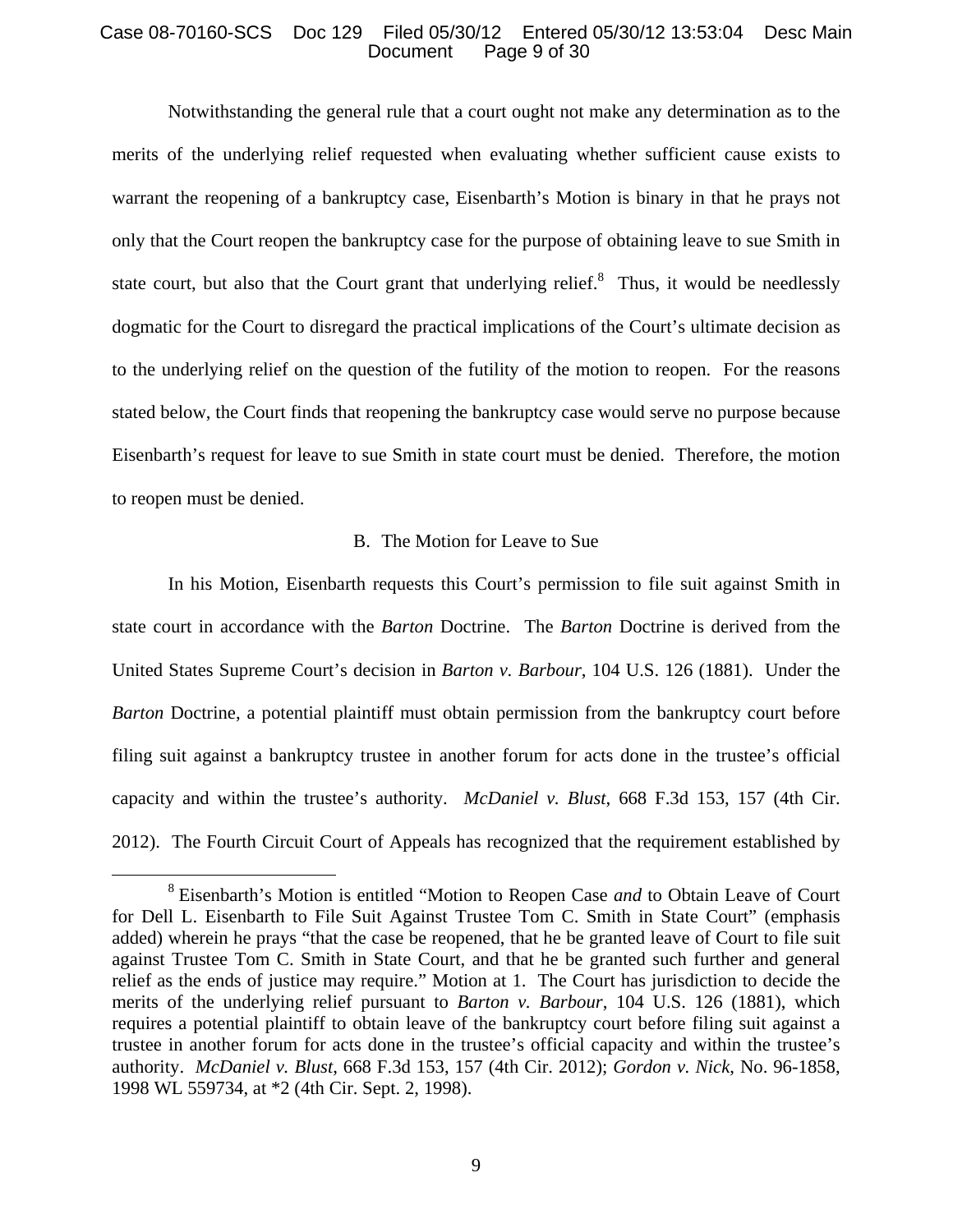# Case 08-70160-SCS Doc 129 Filed 05/30/12 Entered 05/30/12 13:53:04 Desc Main Page 10 of 30

the United States Supreme Court in *Barton*, which required such permission in the context of receiverships, has been extended to suits against bankruptcy trustees. *Id.* By providing this protection to trustees acting in their official capacity, the *Barton* Doctrine promotes the principles and practicalities that underlie trusteeship:

[A] bankruptcy trustee "is an officer of the court that appoints him," and therefore that court "has a strong interest in protecting him from unjustified personal liability for acts taken within the scope of his official duties." *Lebovits v. Scheffel*  (*In re Lehal Realty Assocs.*), 101 F.3d 272, 276 (2d Cir. 1996). "Without the requirement [of obtaining leave], trusteeship w[ould] become a more irksome duty, and so it w[ould] be harder for courts to find competent people to appoint as trustees. Trustees w[ould] have to pay higher malpractice premiums, and this w[ould] make the administration of the bankruptcy laws more expensive." *In re Linton*, 136 F.3d 544, 545 (7th Cir. 1998). The doctrine also enables bankruptcy courts to monitor the work of the trustees they have appointed so that the courts may be fully informed when they make future appointments. *See id.*

*Id.*

If a trustee's acts fall within the scope of the protections of the *Barton* Doctrine, a nonappointing forum lacks subject matter jurisdiction over a suit against the trustee absent leave from the appointing court. *Id.* at 156; *Kashani v. Fulton* (*In re Kashani*), 190 B.R. 875, 884 (B.A.P. 9th Cir. 1995). A trustee is only entitled to the protections afforded under the *Barton*  Doctrine for "acts done in his official capacity and within his authority as an officer of the court." *Leonard v. Vrooman*, 383 F.2d 556, 560 (9th Cir. 1967). Accordingly, an exception to the *Barton* Doctrine for acts undertaken outside a trustee's official capacity "is inherent in the *Barton* Doctrine itself."<sup>9</sup> *Katz v. Kucej* (*In re Beibel*), No. 08-3115, 2009 WL 1451637, at \*5

 <sup>9</sup> Additionally, there exists an express statutory exception to the *Barton* Doctrine found in 28 U.S.C. § 959(a), which permits suits against trustees without leave of court "with respect to any of their acts or transactions in carrying on business connected with such property." This exception has been construed narrowly such that "the exception does not apply to suits against the trustee for actions taken while administering the estate." *In re McKenzie*, No. 08-16378, 2011 WL 3439081, at \*7 (Bankr. E.D. Tenn. Aug. 5, 2011) (slip copy) (quoting *Allard v. Weitzman* (*In re DeLorean Motor Co.*), 991 F.2d 1236, 1241 (6th Cir. 1993)). This exception contemplates "pursuing [the debtor's] business as an operating enterprise," not the duties of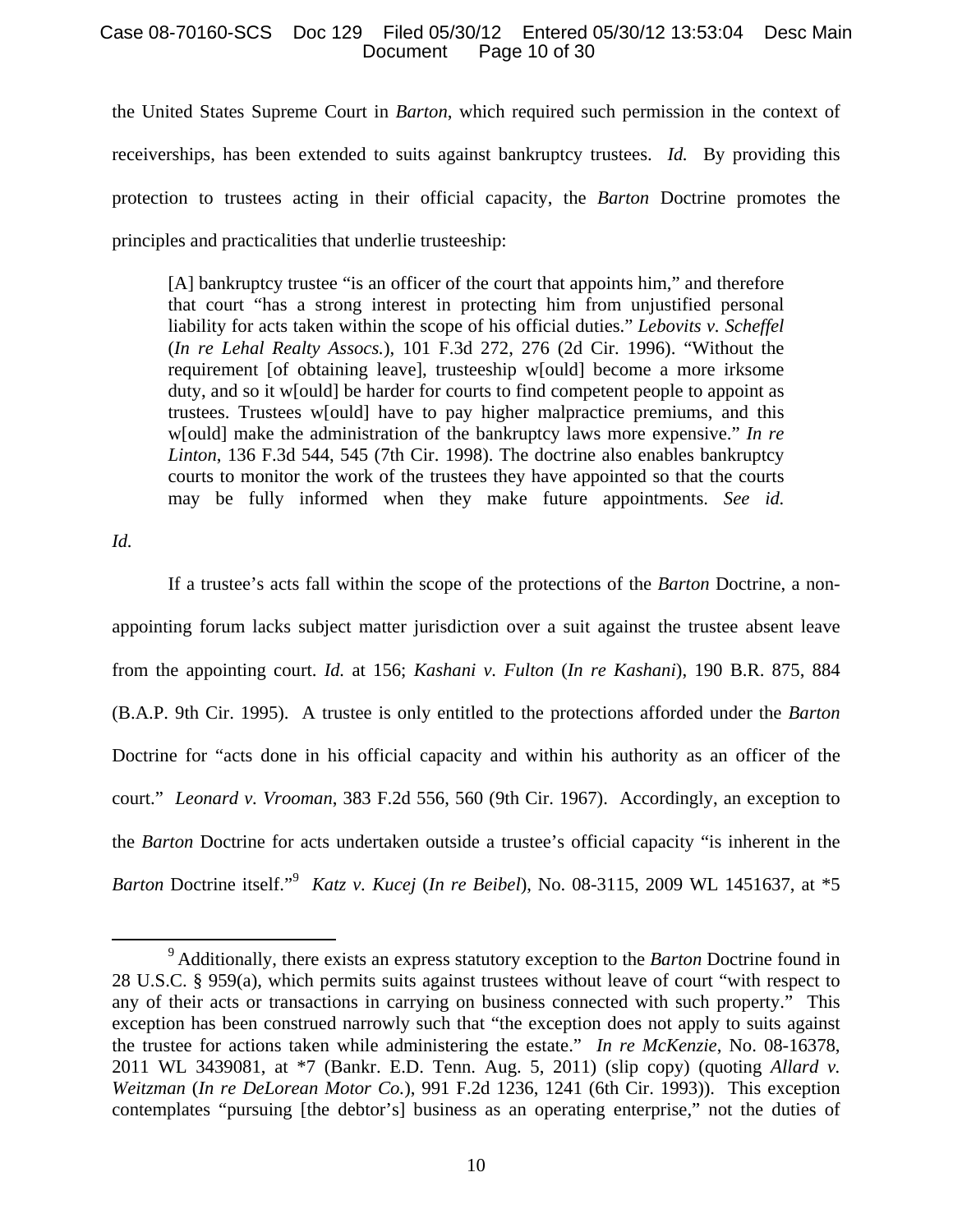# Case 08-70160-SCS Doc 129 Filed 05/30/12 Entered 05/30/12 13:53:04 Desc Main Page 11 of 30

(Bankr. D. Conn. May 20, 2009) (unreported decision). To determine if the *Barton* Doctrine applies to a suit arising out of an act by a trustee, "courts consider the nature of the function the trustee or his counsel was performing during the commission of the actions for which liability is sought." *McDaniel*, 668 F.3d at 157. To illustrate, leave of the bankruptcy court is required to bring suit against a trustee for acts "within the context" of his duty to "recover[] assets of the estate." *Id.* (quoting *Heavrin v. Schilling* (*In re Triple S Rests., Inc.*), 519 F.3d 575, 578 (6th Cir. 2008)). If the *Barton* Doctrine applies and leave is required to bring suit in a non-appointing forum, the bankruptcy court must determine whether the requested leave should be granted. The decision whether to grant leave to sue is "within the sound discretion of the appointing court." *In re McKenzie*, 2011 WL 3439081, at \*7 (citing *In re Kashani*, 190 B.R. at 881).

Thus, the Court's inquiry is as follows: 1) does the *Barton* Doctrine apply such that Eisenbarth is required to obtain leave of this Court to file his proposed suit against Smith in state court, and 2) if leave is required pursuant to the *Barton* Doctrine, should leave be granted?

### 1. Does the *Barton* Doctrine apply?

The threshold issue before the Court is whether Eisenbarth is required to obtain leave of this Court to file his proposed suit against Smith in state court. Critical to the Court's determination of this issue is the inherent exception to the *Barton* Doctrine, which would operate to deny Smith the protections of the *Barton* Doctrine if the actions complained of were not taken in his official capacity or exceeded his authority. Courts have held that a suit premised upon allegations that a trustee engaged in conduct that is intentional, wrongful, or even illegal does not remove it from the scope of the trustee's duties and authority so as to defeat the applicability of

 $\overline{a}$ 

collection, liquidation, and preservation of the debtor's assets. *Muratore v. Darr*, 375 F.3d 140, 144 (1st Cir. 2004); *see also Gordon v. Nick*, No. 96-1858, 1998 WL 559734, at \*2 (4th Cir. Sept. 2, 1998). This exception is inapplicable to the facts at hand, and the parties do not contend that it applies.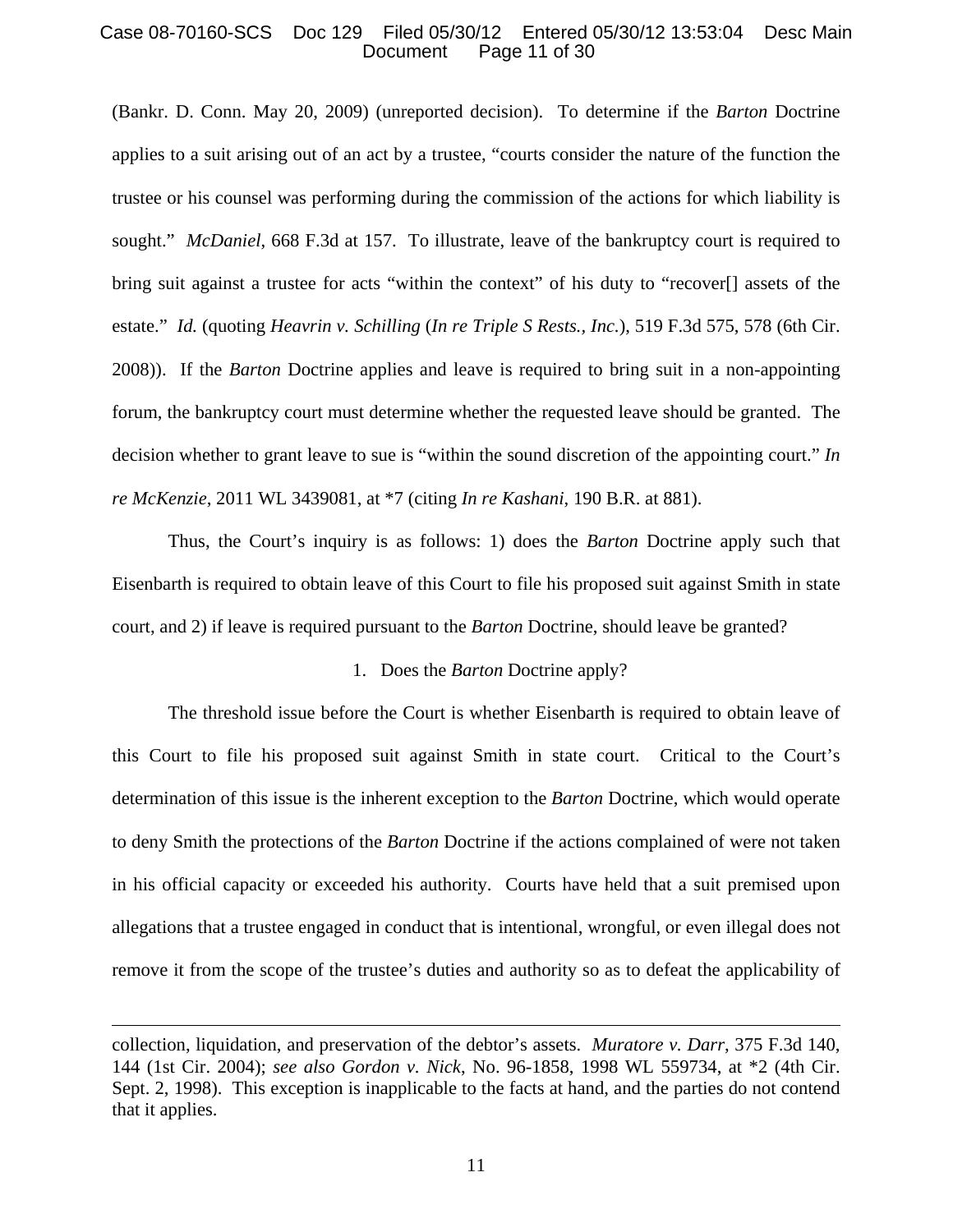### Case 08-70160-SCS Doc 129 Filed 05/30/12 Entered 05/30/12 13:53:04 Desc Main Page 12 of 30

the *Barton* Doctrine when the conduct is connected to the trustee's execution of his official duties. *See, e.g.*, *Satterfield v. Malloy*, No. 10-CV-03-TCK-FHM, 2011 WL 2293940, at \*4 (N.D. Okla. June 8, 2011) (slip copy) (declining to adopt the theory that unlawful or improper acts necessarily exceed the bounds of a trustee's authority).The *Satterfield* court rejected the plaintiff's argument that the trustee's alleged improper and unlawful acts of retaliatory dissipation of estate assets could necessarily be characterized as unofficial or in excess of the trustee's authority, and instead focused not on the alleged acts alone, but also on the relationship between the acts complained of and the trustee's official duties. *Id.* The court held that the trustee's actions were not *ultra vires* because they were undertaken while administering and liquidating the estate, and the essence of the plaintiff's allegations related to the trustee's execution of those duties. *Id.* (citing *Lawrence v. Goldberg*, 573 F.3d 1265, 1271 (11th Cir. 2009)).

Likewise, in *McDaniel*, the Fourth Circuit examined whether the trustee's counsel's alleged misuse of false corporate tax returns and wrongful receipt and possession of personal income tax returns exceeded the scope of their authority as trustee's counsel in an adversary proceeding. *McDaniel*, 668 F.3d at 156. The Fourth Circuit affirmed the lower court's holding that the alleged wrongful conduct did not preclude application of the *Barton* Doctrine. *Id.* at 157. The court's reasoning hinged on the fact that the alleged actions "were taken in the context of attempting to prove the adversary action." *Id.* The court also rejected the appellants' contention that leave of the bankruptcy court was not required since the conduct of the trustee's counsel was allegedly intentional and fraudulent, and instead found that the alleged misconduct added further support to the application of the *Barton* Doctrine because bankruptcy courts must be "kept in the loop" regarding intentional misconduct within the pool of appointees. *Id.* at 158.

The Sixth Circuit has considered whether the *Barton* Doctrine applied to a suit for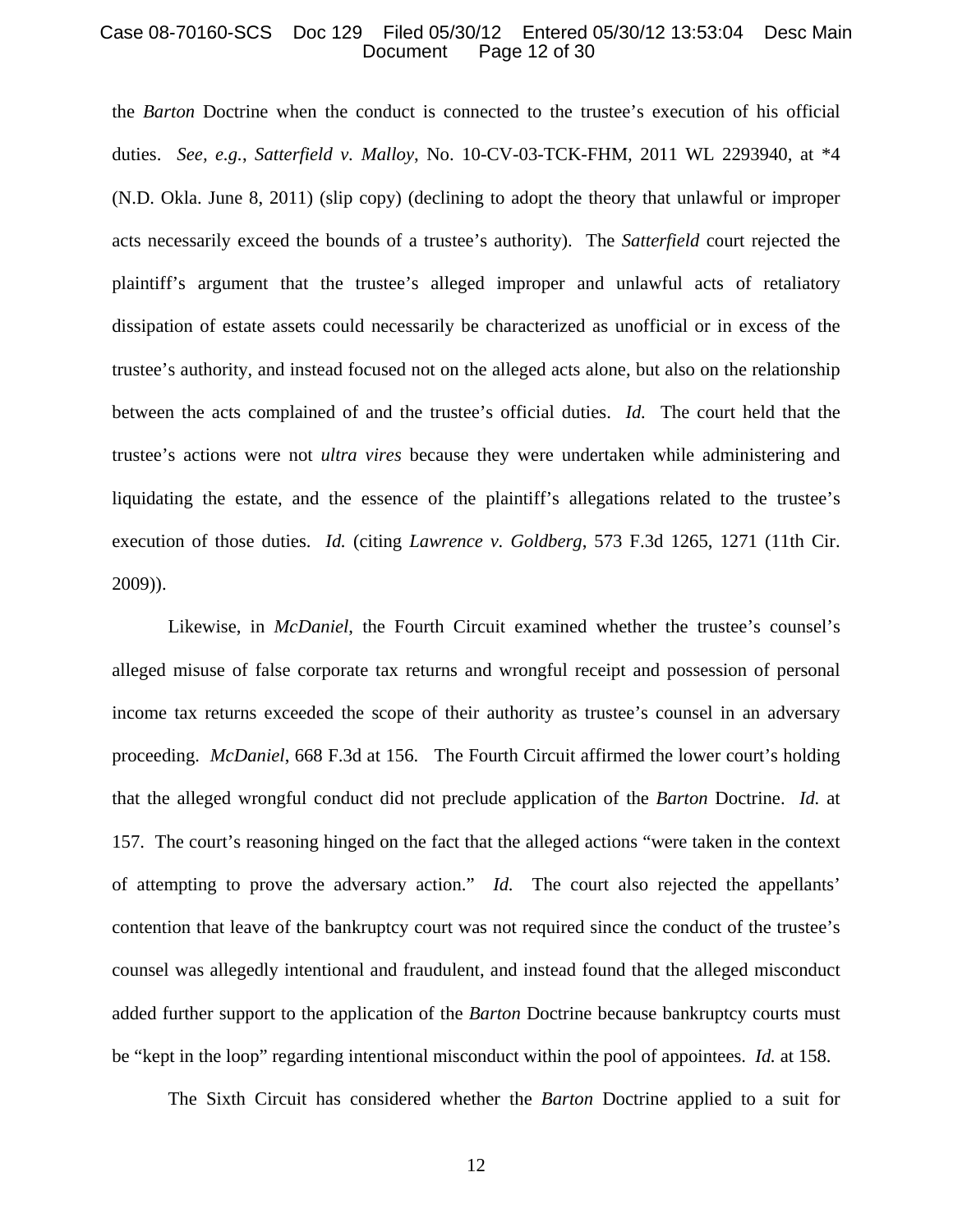### Case 08-70160-SCS Doc 129 Filed 05/30/12 Entered 05/30/12 13:53:04 Desc Main Page 13 of 30

intentional infliction of emotional distress and sanctions arising out of a trustee's threat to refer the debtor's former general counsel for criminal investigation to induce him enter into a settlement for the benefit of the estate. *In re Triple S Rests., Inc.*, 519 F.3d at 578. The court affirmed the bankruptcy court's decision that the trustee acted within the scope of his authority, and thus leave of the bankruptcy court was required, "because the [settlement] negotiations were within the context of recovering assets for the estate." *Id.* 

Other courts have held that a trustee who actually seizes or possesses property that is not property of the estate has exceeded his authority and a plaintiff is not required to seek the bankruptcy court's approval to file suit against a trustee in that circumstance. *See, e.g.*, *Teton Millwork Sales v. Schlossberg*, 311 F. App'x 145, 148 (10th Cir. Feb 10, 2009); *Leonard v. Vrooman*, 383 F.2d 556, 560 (9th Cir. 1967); *In re Weisser Eyecare, Inc.*, 245 B.R. 844, 851 (Bankr. N.D. Ill. 2000); *Schechter v. State of Illinois Dep't of Revenue* (*In re Markos Gurnee P'ship*), 182 B.R. 211, 217 (Bankr. N.D. Ill. 1995). In *Teton Millwork Sales*, the Tenth Circuit Court of Appeals considered whether subject matter jurisdiction existed over a suit filed by a corporation against a court-appointed receiver, claiming that the receiver, who was authorized to seize the assets of a husband in a state court divorce proceeding, exceeded the scope of his authority by seizing all of the assets of the corporation in which the husband was only a twentyfive percent shareholder. *Teton Millwork Sales*, 311 F. App'x at 147. The court held that the *Barton* Doctrine did not apply to the suit against the receiver because the corporation's allegations that the receiver wrongfully seized its assets brought the case "squarely within [the] *ultra vires* exception to the *Barton* Doctrine . . . ." *Id.* at 148. Similarly, in *Leonard*, the Ninth Circuit Court of Appeals concluded that a state court plaintiff did not need to obtain prior leave of the appointing court to bring suit against a bankruptcy trustee who broke into and seized possession of real property owned by a third party without first obtaining a court order,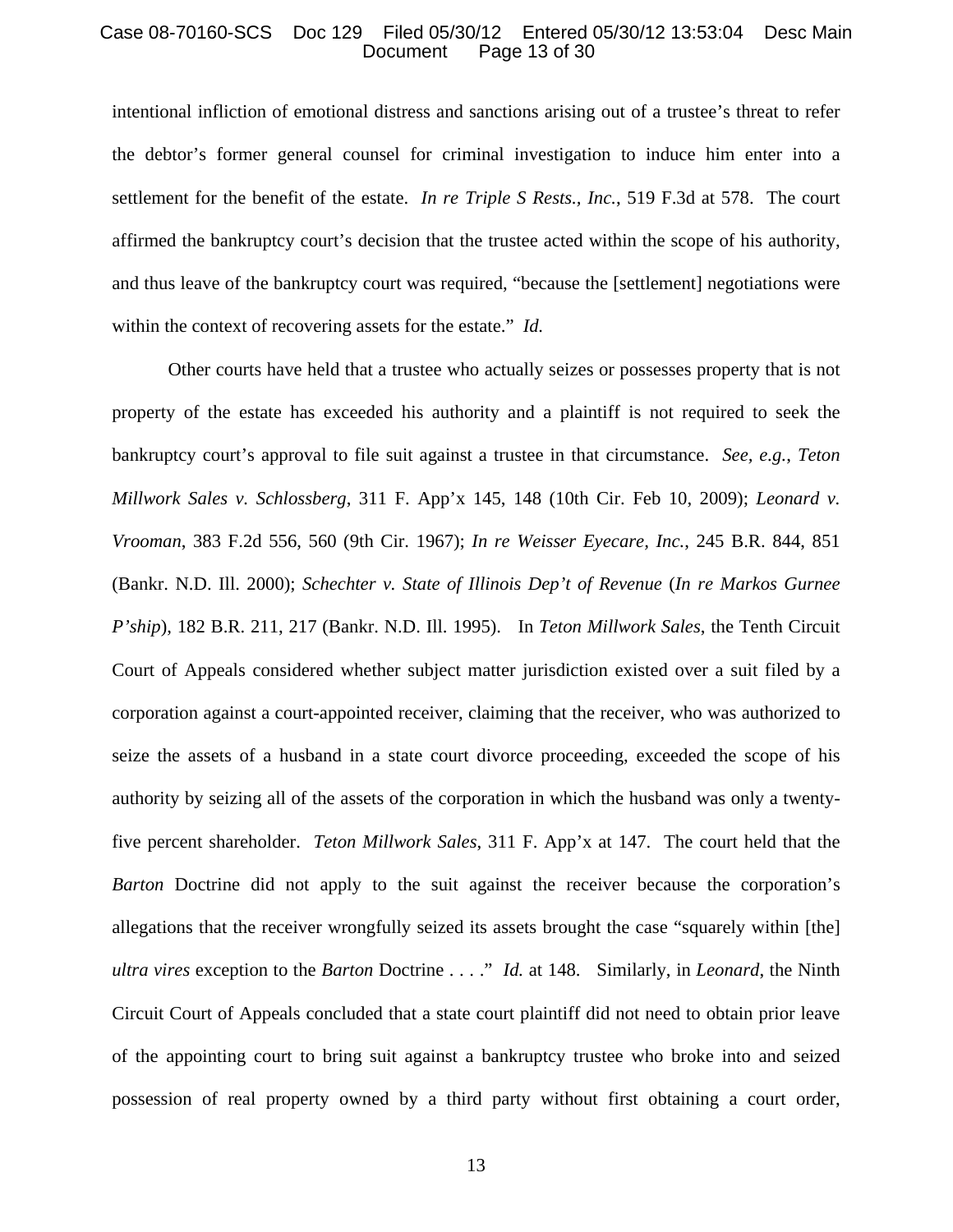# Case 08-70160-SCS Doc 129 Filed 05/30/12 Entered 05/30/12 13:53:04 Desc Main Page 14 of 30

notwithstanding the trustee's belief that the property was the subject of a pre-petition preferential transfer by the debtor. *Leonard*, 383 F.2d at 560.

Turning to whether the *Barton* Doctrine applies in the instant matter, the Court must first determine whether Eisenbarth's claim arises out of actions taken within Smith's official capacity and within the scope of his authority. In his Memorandum, however, Eisenbarth begins his analysis by framing the initial issue as "whether Smith's actions are protected by immunity." Memorandum at 6. He then proceeds to argue that Smith is not entitled to qualified judicial immunity because his actions were *ultra vires*, thereby subjecting Smith to personal liability. *Id.* at 8-9. In support of his argument, Eisenbarth relies on authority in which courts considered the issue of qualified judicial immunity in the context of determining the extent of a trustee's liability to a plaintiff. *Id.* at 6-9. Eisenbarth's statement of the initial issue and his related argument misapprehends the nature of this Court's initial inquiry. Judge Weil reminds of the distinction between the application of the *Barton* Doctrine and the issue of quasi-judicial immunity: "The *Barton* Doctrine is jurisdictional. Quasi-judicial immunity is substantive. They are not the same thing." *Katz v. Kucej* (*In re Beibel*), No. 08-3115, 2009 WL 1451637, at \*6, n.18 (Bankr. D. Conn. May 20, 2009) (unreported decision). The *Barton* Doctrine pertains to "*where* the Trustee may be sued (i.e., in this court only), not *whether* she may be sued."10 *Id.* at

 <sup>10</sup> The two issues the Court must decide in the instant matter are 1) whether the *Barton* Doctrine is applicable, and 2) if the *Barton* Doctrine applies, whether to grant Eisenbarth leave to bring suit against Smith in state court. Smith's entitlement, or lack thereof, to derived judicial immunity is wholly irrelevant to the issue of whether Eisenbarth must obtain leave to sue Smith in state court, and relevant only as one of a number of factors on the issue of whether leave, if required, should be granted. Although the question of whether Smith's actions were *ultra vires* is relevant both to the applicability of the *Barton* Doctrine and the extent of Smith's ultimate liability, Eisenbarth initially presents his allegations that Smith's actions were *ultra vires* in the substantive context of liability, rather than within the jurisdictional context of application of the *Barton* Doctrine. *See* Memorandum at 6-9. Smith likewise addresses the issue of whether he exceeded his authority in the context of the substantive issue of derived judicial immunity. *See* Response at 10-14.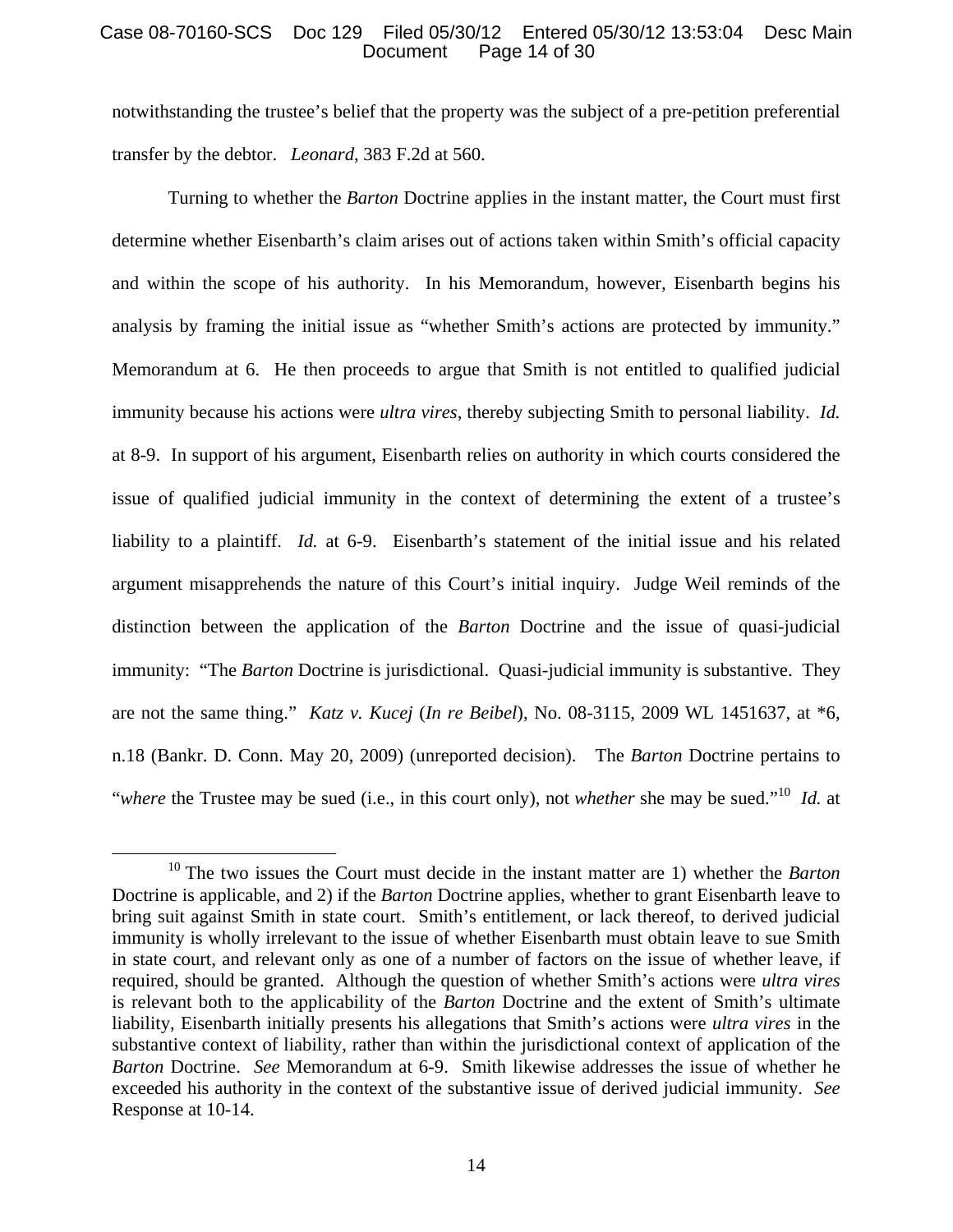# Case 08-70160-SCS Doc 129 Filed 05/30/12 Entered 05/30/12 13:53:04 Desc Main Page 15 of 30

\*6 (emphasis in original).

1

In light of Eisenbarth's apparent misapprehension as to the Court's initial inquiry, the Court will focus on the substance of Eisenbarth's allegations, that Smith exceeded the scope of his authority as trustee by entering into the Purchase Agreement, within the context of the jurisdictional issue before the Court. Eisenbarth argues that Smith exceeded his powers as trustee because Smith had not obtained authority from the Court to contract to sell Jacqueline Cutright's interest in the Property. Memorandum at 8. Smith defends on the notion that the Purchase Agreement directly related to his duty to liquidate the estate's assets, despite the fact the estate had only a partial interest in the Property. Response at 12. In his testimony, Smith did

In a separate argument, Eisenbarth again contends that Smith's actions were *ultra vires*, arguing that Smith's actions exceeded the scope of his authority such that this Court lacks subject matter jurisdiction over his claims on the basis that they do not constitute a "core proceeding" or a proceeding "related to" a proceeding in the bankruptcy case. Memorandum at 10. However, the threshold jurisdictional issue presented by the *Barton* Doctrine addresses whether permission of the bankruptcy court must be obtained to vest *another forum* with jurisdiction over a suit against a trustee, which is distinct from the issue of whether Eisenbarth's alleged underlying claim constitutes a "core proceeding" or is "related to" a proceeding in a bankruptcy case such that a bankruptcy court could exercise jurisdiction over it. Instead, whether the proposed claims constitute a "core proceeding" or a proceeding "related to" a bankruptcy is among the factors relevant to the subsequent issue of whether leave, if required, should be granted. *See In re Kashani*, 190 B.R. at 886. It is axiomatic that if leave of the bankruptcy court is unnecessary, then a court need not reach the question of whether the claims are core or "related to" the bankruptcy case. Thus, Eisenbarth's argument that Smith's actions were *ultra vires*, thereby rendering the claims non-core and unrelated to the bankruptcy proceeding, also fails to squarely address the initial issue of whether leave of court must be obtained under *Barton*.

Accordingly, Eisenbarth has not presented his allegation that Smith acted *ultra vires* within the jurisdictional context of the *Barton* Doctrine. However, the Court will not construe the absence of direct argument on the applicability of the *Barton* Doctrine as a concession by Eisenbarth that the *Barton* Doctrine applies given that, in his Motion, Eisenbarth argues in substance that Smith's actions exceeded the scope of his authority. If Smith's actions did in fact exceed the scope of his authority, as Eisenbarth contends in various other contexts, then leave of of this Court would not be required under the *Barton* Doctrine. The Court will therefore apply the substance of Eisenbarth's allegations that Smith's actions were *ultra vires* to the jurisdictional issue at hand.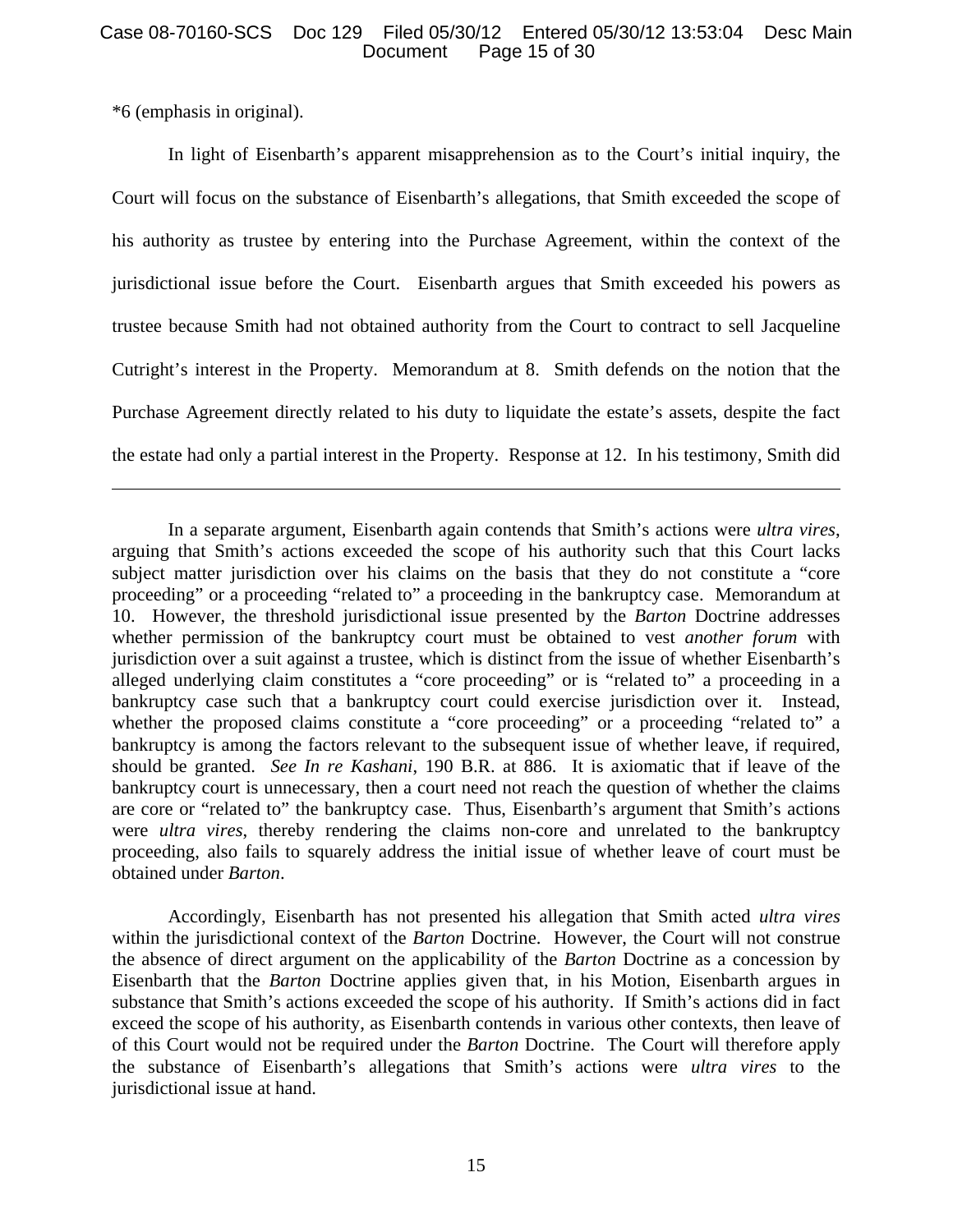### Case 08-70160-SCS Doc 129 Filed 05/30/12 Entered 05/30/12 13:53:04 Desc Main Page 16 of 30

not dispute that he lacked authority to sell any interest in the Property other than that of the Debtor, that he represented in the Purchase Agreement that he would convey the Property to Eisenbarth in fee simple, or that he was unable to make the conveyance as agreed after becoming aware of Jacqueline Cutright's tenancy. However, as the *Satterfield* and *McDaniel* courts observed, even if Smith's conduct could be characterized as negligent, wrongful, or improper, portraying Smith's actions as such does not equate to a transgression of his authority. Focusing instead on the nature of the function Smith was performing at the time the conduct occurred, the Court notes that Smith was not acting pursuant to a court order when the parties entered into the Purchase Agreement, which was executed prior to the filing of the Motion to Sell and, further, was contingent upon this Court's approval of the sale. Rather, Smith's entry into the Purchase Agreement occurred within the context of his duty as trustee to liquidate assets of the estate pursuant to 11 U.S.C. § 704(a)(1). Because the execution of the Purchase Agreement was undertaken by Smith in furtherance of his statutory duties as trustee, the assertion that Smith misrepresented his power to convey full title to the Property on behalf of the estate and the alleged breach of the Purchase Agreement that resulted therefrom arise from Smith's exercise of his statutory duties. Thus, the Court concludes as a matter of law that the alleged breach of the Purchase Agreement by Smith by reason of the alleged misrepresentations pertains to his attempt to liquidate the Property, in which the estate held an interest.

Furthermore, the instant facts do not present the Court with a case of seizure or possession of property of a third party that was not property of the estate, or any equivalent act of control, which would exemplify the limited circumstances in which courts have held that a trustee's actions were *ultra vires* such that prior leave of the appointing court was unnecessary. Smith's overstatement of the extent of the estate's interest in the Property in the Purchase Agreement does not amount to actual seizure, possession, or control of the property of a third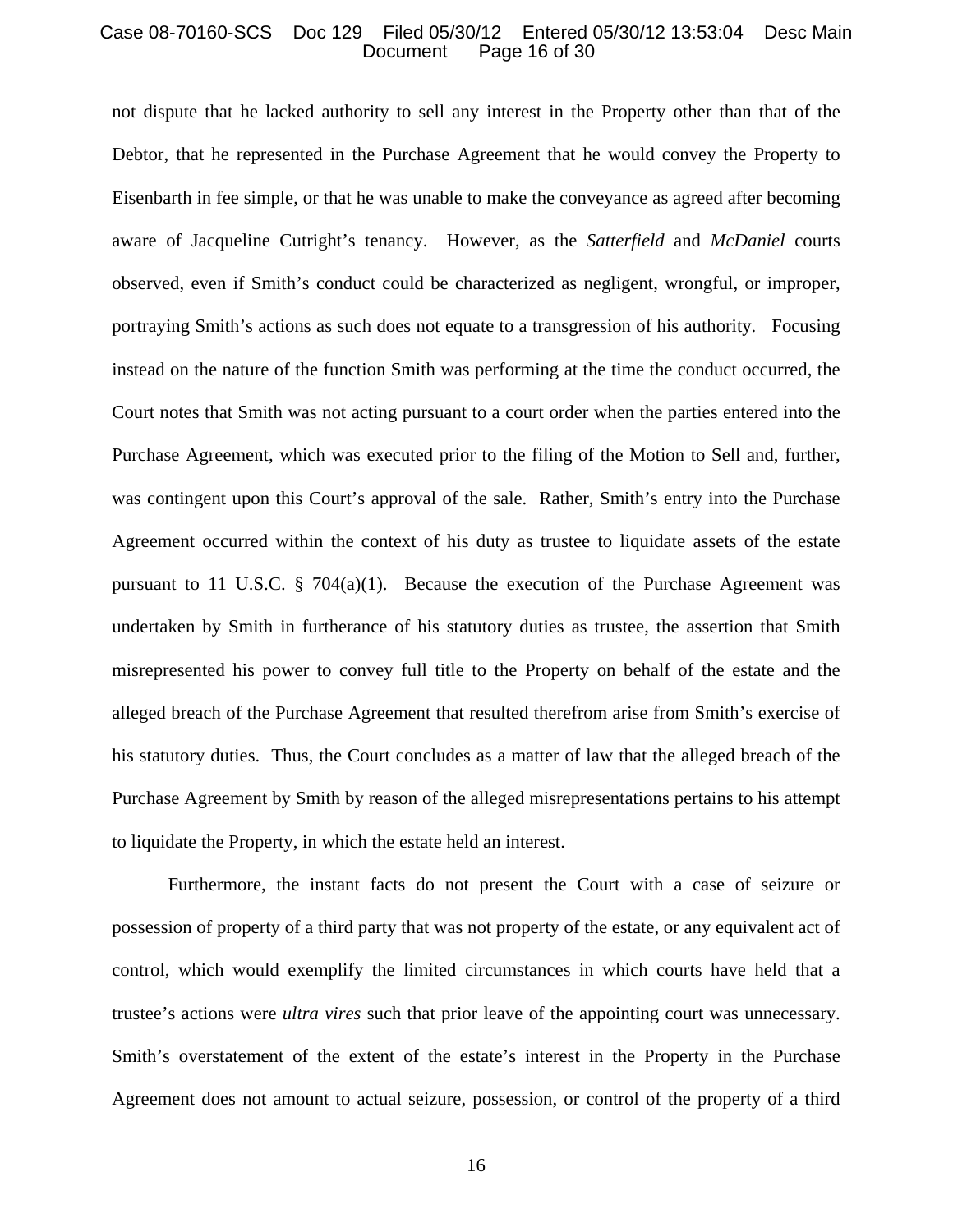### Case 08-70160-SCS Doc 129 Filed 05/30/12 Entered 05/30/12 13:53:04 Desc Main Page 17 of 30

party, which was present in both *Leonard* and *Teton Millwork Sales*. Smith did not consummate the sale of the Property and, therefore, it is distinguishable from the factual scenarios where courts have found that a trustee exceeded his authority. Instead, after becoming aware of Jacqueline Cutright's tenancy, Smith attempted to obtain her consent to sell her interest, but failing in his efforts to do so, and in light of the imminent Foreclosure Sale scheduled for the Property, Smith did not sell any interest in the Property. Thereafter, Eisenbarth pursued an alternative avenue to acquire the Property by bidding at the Foreclosure Sale. At no time in the course of executing his duty to liquidate assets of the estate did Smith in any way interfere with Jacqueline Cutright's alleged joint ownership right in the Property. Thus, the Court rejects Eisenbarth's argument and finds that Smith's execution of the Purchase Agreement did not equate to seizure, possession, or control over Jacqueline Cutright's alleged interest in the Property, and that the Purchase Agreement was executed by Smith within the context of liquidating an asset of the estate pursuant to his statutory duties.

The Court, therefore, finds that Smith acted within the scope of his authority and concludes that leave of this Court is required to bring the proposed suit against Smith in state court.

2. Should the Court grant Eisenbarth leave to bring suit against Smith in state court?

While the Fourth Circuit has considered the issue of the applicability of the *Barton* Doctrine to a suit against a bankruptcy trustee, the Fourth Circuit has not yet reached the issue of the conditions under which leave to sue a trustee should be granted. Many courts across various other circuits that have addressed the issue of whether leave to sue should be granted have adopted the two-tiered analysis first articulated by the Bankruptcy Appellate Panel for the Ninth Circuit in *Kashani v. Fulton* (*In re Kashani*), 190 B.R. 875 (B.A.P. 9th Cir. 1995). *See, e.g.*, *Beck v. Fort James Corp.* (*In re Crown Vantage*), 421 F.3d 963, 976-77 (9th Cir. 2005); *Strand*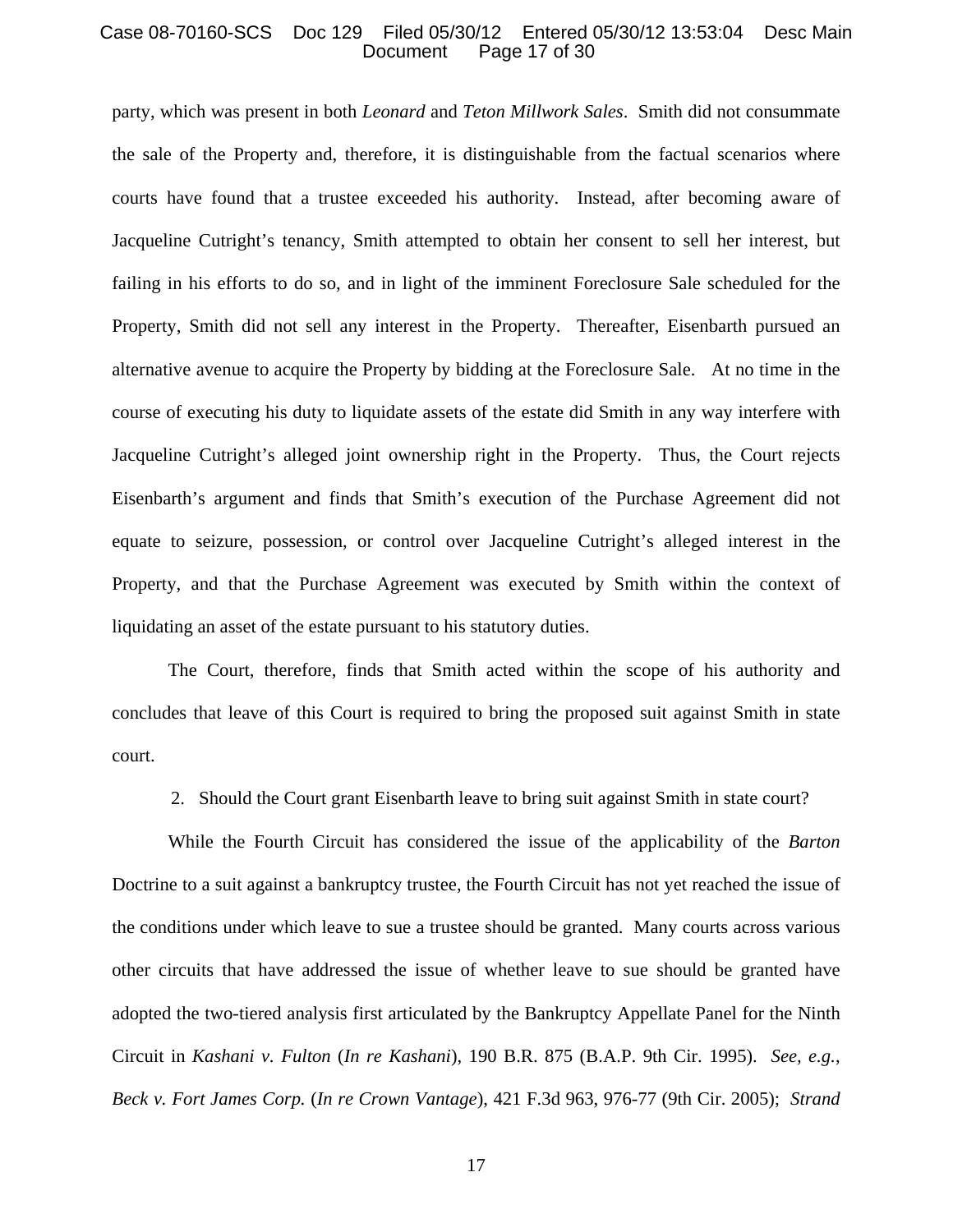# Case 08-70160-SCS Doc 129 Filed 05/30/12 Entered 05/30/12 13:53:04 Desc Main Page 18 of 30

*v. Loveridge*, No. 2:07-cv-00576-DAK, 2008 WL 893004, at \*3-4 (D. Utah Mar. 28, 2008) (unreported decision); *In re McKenzie*, No. 08-16378, 2011 WL 2975869, at \*5-9 (Bankr. E.D. Tenn. July 21, 2011) (slip copy); *In re Eerie World Entm't, LLC*, No. 00-13708, 2006 WL 1288578, at \*9-10 (Bankr. S.D.N.Y. Apr. 28, 2006) (unreported decision); *In re Krikava*, 217 B.R. 275, 279 (Bankr. D. Neb. 1998). *But see In re VistaCare Group, LLC*, No. 11-2695, 2012 WL 1563924, at \*12 (3d Cir. May 4, 2012) (citing *In re Nat'l Molding Co.*, 230 F.2d 69, 71 (3d. Cir. 1956)) (holding that the court need only be satisfied that the proposed state court claim is "not without foundation").

The first hurdle a prospective plaintiff must overcome to obtain leave to sue from the appointing court is the establishment of a *prima facie* case against the trustee. *In re Kashani*, 190 B.R. at 885. Second, where the *prima facie* case requirement is satisfied, the *Kashani* court sets forth a roadmap designed to balance the interests of the parties in determining whether leave should be granted to sue the trustee in another forum. *Id.* at 886-87.

The *prima facie* case requirement requires a "pre-screening" of the allegations by the appointing court to determine if the plaintiff can present adequate grounds upon which to proceed against the trustee in another forum. *Id.* at 885. The plaintiff must provide information, by presenting either a "detailed motion or complaint," sufficient to enable the court to determine whether a *prima facie* case has been established.<sup>11</sup> *Id.* It is within the court's discretion to

<sup>&</sup>lt;sup>11</sup> To be sure, an expansive approach was taken with respect to the *prima facie* case requirement in *In re Weisser Eyecare*, where the court integrated a trustee's entitlement to quasijudicial immunity into its determination of whether the prospective plaintiff set forth a *prima facie* case. *In re Weisser Eyecare, Inc.*, 245 B.R. 844, 848 (Bankr. N.D. Ill. 2000) (holding that, because the trustee was immune from personally liability, the movant failed to plead the elements of a *prima facie* case and the motion for leave to sue the trustee should be denied). In his Response, Smith likewise argues, consistent with reasoning in *In re Weisser Eyecare*, that Eisenbarth cannot establish a *prima facie* case because Smith is immune from personal liability. Response at 5. However, this Court believes the *prima facie* case requirement must be constrained to an evaluation of the elements of the prospective plaintiff's cause of action against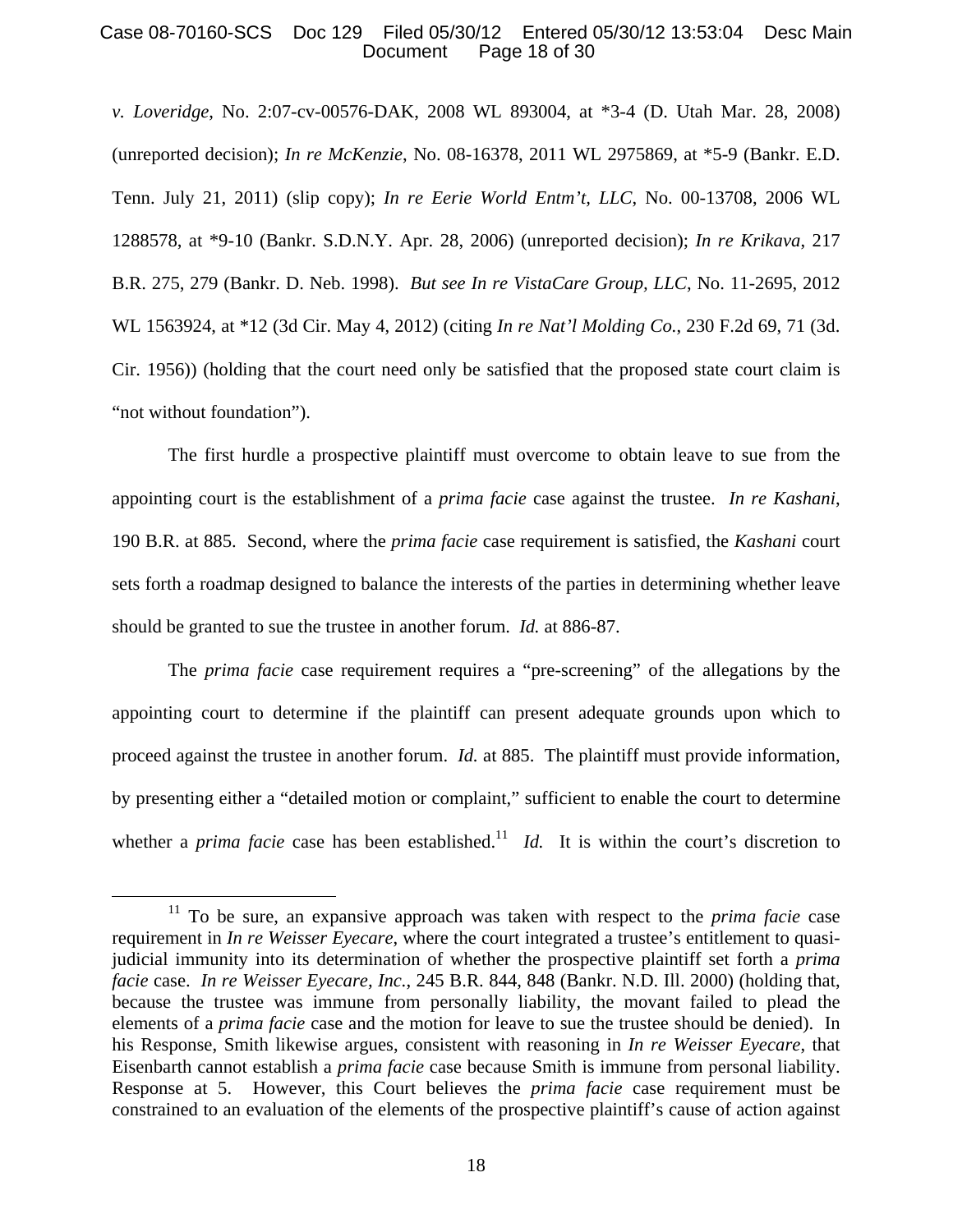# Case 08-70160-SCS Doc 129 Filed 05/30/12 Entered 05/30/12 13:53:04 Desc Main Page 19 of 30

request that the prospective plaintiff to submit a proposed complaint as a supplement if the motion filed is not sufficiently detailed. *Id.* 

At the Court's order, Eisenbarth provided a complaint he proposes to file in state court in Virginia wherein he seeks to recover damages from Smith in his personal capacity pursuant to a breach of contract theory. Proposed Complaint at 1. Under Virginia law, "[t]he elements of a breach of contract action are (1) a legally enforceable obligation of a defendant to a plaintiff; (2) the defendant's violation or breach of that obligation; and (3) injury or damage to the plaintiff caused by the breach of obligation." *Filak v. George*, 594 S.E.2d 610, 614 (Va. 2004). In his Proposed Complaint, Eisenbarth pleads the following facts: (1) Eisenbarth, as the buyer, and Smith, as the seller, entered into the Purchase Agreement for the Property on March 11, 2009; (2) Smith violated his obligation under the contract to transfer title to the Property free and clear of all liens and tenancies because he did not have consent to transfer the interest of the joint tenant, Jacqueline Cutright, while Eisenbarth was prepared to perform under the terms of the contract; and (3) Smith's breach resulted in damages, both expectation and consequential, to Eisenbarth. Proposed Complaint at 1-2. Thus, it appears from the face of the proposed state court complaint, that Eisenbarth has set forth a *prima facie* case.

Having found that Eisenbarth has satisfied the *prima facie* case requirement, the Court will undertake the second layer of the analysis espoused in *Kashani* in order to balance the interests of all parties involved. Being mindful of the legal complexities, practicalities, and

 $\overline{a}$ 

the trustee. This Court declines to combine the issues because the question of whether the plaintiff has stated the elements of a *prima facie* case focuses on whether the party seeking affirmative relief has presented sufficient facts to establish the elements of his claim, whereas immunity from liability would be a possible defense for a trustee to raise in opposition to a plaintiff's claim. Moreover, given that the *Kashani* court includes potential quasi-judicial immunity as a factor in the court's analysis subsequent to the initial "pre-screening," *Kashani*, 190 B.R. at 886, this Court is further persuaded that quasi-judicial immunity should not be considered at the first stage in the analysis.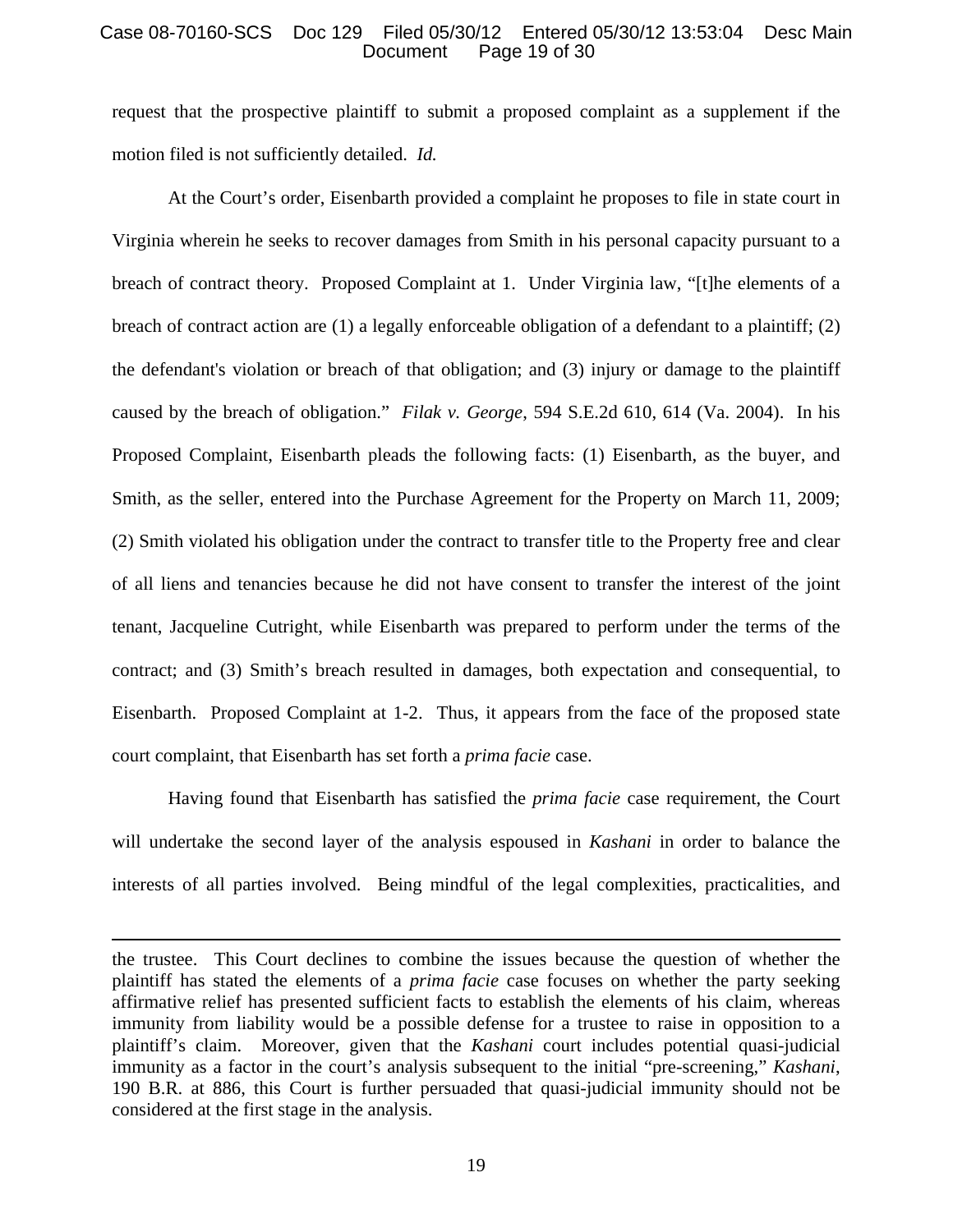# Case 08-70160-SCS Doc 129 Filed 05/30/12 Entered 05/30/12 13:53:04 Desc Main Page 20 of 30

policies implicated by a suit against a bankruptcy trustee, the *Kashani* court astutely observed that, even when the *prima facie* case requirement is satisfied, the bankruptcy court, in exercising its discretion, must have a mechanism to evaluate the appropriateness of litigating the suit outside the bankruptcy court. *Kashani*, 190 B.R. at 886-87. The *Kashani* considerations guiding the Court's analysis at this stage are as follows:

- 1. Whether the acts or transactions relate to the carrying on of the business connected with the property of the bankruptcy estate. If the proceeding is under 28 U.S.C. § 959(a), then no court approval is necessary. However, the moving party may request this initial review by the bankruptcy court in the motion for leave to sue the trustee, or perhaps in the form of a complaint, seeking a declaratory judgment from the bankruptcy court.
- 2. If approval from the appointing court appears necessary, do the claims pertain to actions of the trustee while administering the estate? By asking this question, the court may determine whether the proceeding is a core proceeding or a proceeding which is related to a case or proceeding under Title 11, United States Code. *In re Jacksen*, 105 B.R. 542, 544 (B.A.P. 9th Cir. 1989).
- 3. Do the claims involve the individual acting within the scope of his or her authority under the statute or orders of the bankruptcy court, so that the trustee is entitled to quasi-judicial or derived judicial immunity?
- 4. Are the movants or proposed plaintiffs seeking to surcharge the trustee; that is, seeking a judgment against the trustee personally?
- 5. Do the claims involve the trustee's breaching her fiduciary duty either through negligent or willful misconduct?

*Id.* Any one factor or combination of factors may be determinative, depending upon the specific

facts. *Id.* at 887.

a. Is the exception under 28 U.S.C. § 959(a) applicable?

The first factor relates exclusively to the exception to the *Barton* Doctrine created by 28

U.S.C. § 959(a). *In re McKenzie*, 2011 WL 2975869, at \*6. Pursuant to § 959(a), prior leave of the bankruptcy court is not required in a suit arising from "any of [the trustee's] acts or transactions in carrying on business connected with such property." The Court has already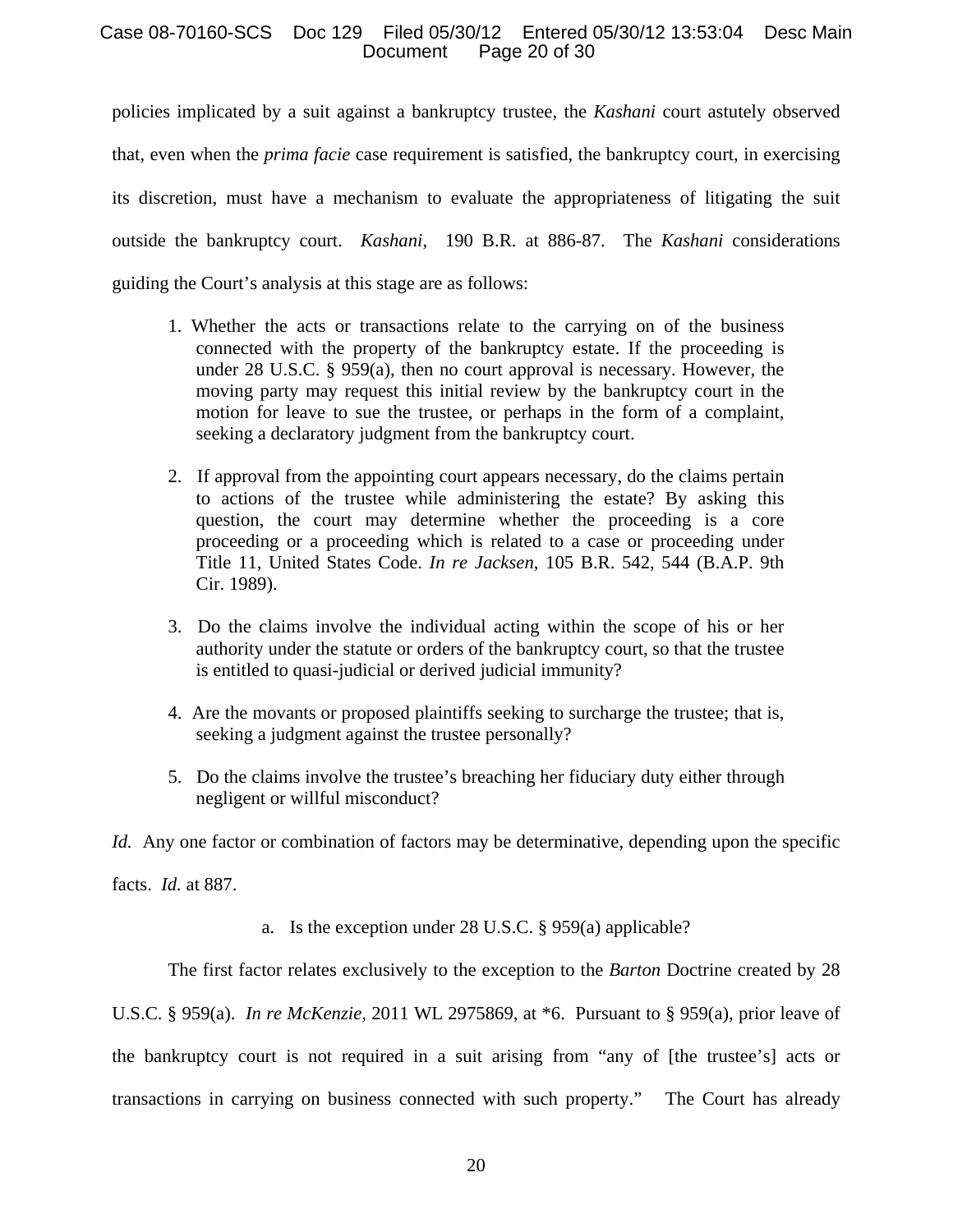### Case 08-70160-SCS Doc 129 Filed 05/30/12 Entered 05/30/12 13:53:04 Desc Main Page 21 of 30

determined that this exception is inapplicable to the instant facts, and neither party contends it applies. *See* n.9, *supra*.

b. Does Eisenbarth's claim pertain to the actions of Smith while administering the estate?

Eisenbarth's proposed breach of contract claim pertains to Smith's actions while administering the estate, which favors denial of Eisenbarth's motion. The Court's earlier analysis regarding the applicability of the *Barton* Doctrine contributes to the analysis of the second consideration under *Kashani*, which requires the Court to consider the duties of the trustee outlined in 11 U.S.C. § 704 to determine whether the prospective plaintiff's claims pertain to the trustee's statutory duties. *See In re McKenzie*, 2011 WL 2975869, at \*7-8. Claims arising from actions taken by a trustee as to non-estate property pertains to estate administration when such action is connected to a trustee's sale of estate property. *See Strand*, 2008 WL 893004, at \*4. In *Strand*, the prospective plaintiff sought leave to file state law tort claims against a bankruptcy trustee arising out of the trustee's alleged noncompliance with an order of the bankruptcy court that directed return of and excluded from sale certain items of personal property belonging to the plaintiff. *Id.* at \*1-2. The court held that, because the claims arose from "the trustee's conduct in taking control of [the prospective plaintiff's] personal property along with the property of the estate and in selling the property of the estate," the claims pertained to the trustee's administration of the estate, thereby satisfying the second *Kashani* factor. *Id.* at \*4. Here, like the plaintiff in *Strand* whose claims concerned a trustee's actions as to non-estate property in the course of the liquidation of property of the estate, Eisenbarth's breach of contract claim concerns representations made in the Purchase Agreement that Smith had the power to transfer fee simple title to the Property, when, in fact, the estate held a halfinterest and the remaining interest was allegedly held by Jacqueline Cutright, a non-debtor. Additionally, like in *Strand*, although the terms of Purchase Agreement encompassed Jacqueline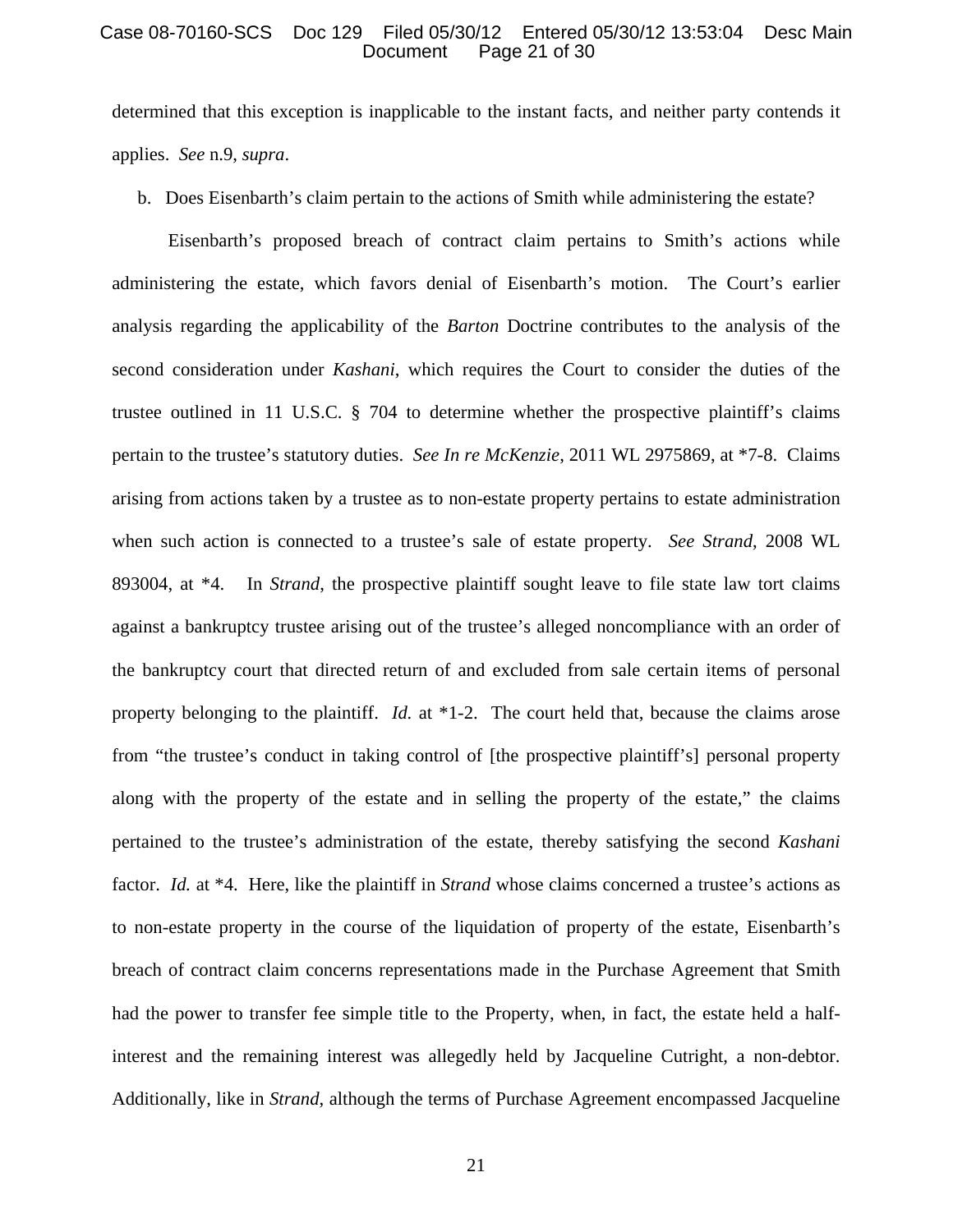# Case 08-70160-SCS Doc 129 Filed 05/30/12 Entered 05/30/12 13:53:04 Desc Main Page 22 of 30

Cutright's alleged interest, because Smith's execution of the Purchase Agreement pertained to his liquidation of the Property in which the estate also held an interest, Eisenbarth's claims relate to administration of the bankruptcy estate.<sup>12</sup> Thus, because Eisenbarth's claims arise out of the Purchase Agreement, which was executed in connection with Smith's duty to administer property of the estate, the Court resolves the second *Kashani* factor in the affirmative, which weighs in favor of denying Eisenbarth leave to sue Smith in state court.

c. Did Smith act within the scope of his authority such that he would be entitled to quasijudicial immunity or derived judicial immunity?

The doctrine of quasi-judicial or derived judicial immunity affords immunity from suit to a trustee who acts within the scope of his authority by virtue of his status as an officer of the court. *Kirk v. Hendon* (*In re Heinsohn*), 231 B.R. 48, 62 (Bankr. E.D. Tenn. 1999). A court

Here, however, Eisenabarth's state law breach of contract claim stems from the Purchase Agreement by which, notwithstanding Smith's representations concerning the extent of the estate's interest, Smith contracted to sell an asset in which the estate unquestionably held an interest. Claims against a bankruptcy trustee that are "inextricably intertwined with the trustee's sale of property belonging to the bankruptcy estate" constitute core proceedings. *See Maitland v. Mitchell* (*In re Harris Pine Mills*), 44 F.3d 1431, 1437-38 (9th Cir. 1995) (noting that the majority of courts treat claims arising out of a trustee's sale of property of the estate as core proceedings). Thus, that the contemplated sale in the instant case involved property that was property of the bankruptcy of the estate is a critical distinction. Because the transaction that forms the basis for Eisenbarth's claim arose within the course of Smith's administration of property of the bankruptcy estate, the Court is not persuaded by Eisenbarth's argument that his claims against Smith are non-core.

<sup>&</sup>lt;sup>12</sup> In evaluating the second *Kashani* consideration, a court has the discretion to consider whether the proposed proceeding is a core proceeding or a proceeding related to the bankruptcy proceeding. *In re Kashani*, 190 B.R. at 886. In his argument, Eisenbarth submits that his claims against Smith are neither core nor related to the bankruptcy proceeding because Smith "strayed outside the bankruptcy estate and attempted to deal in non-estate property." Memorandum at 10. Eisenbarth relies largely on *Welt v. MJO Holding*, 212 F. App'x 811 (11th Cir. 2006), arguing that his claims against Smith are analogous to the claims against the trustee in *Welt*, which the court held were non-core and not related to the bankruptcy proceeding because they arose from the trustee's closure of a pawn shop business under the erroneous belief it contained inventory belonging to the debtor when, in fact, the estate had no interest in the business or its property. *Welt*, 212 F. App'x at 813. In *Welt*, the court's reasoning hinged primarily on the requirement that "a core proceeding must always implicate the property of the bankrupt estate." *Id.* at 817.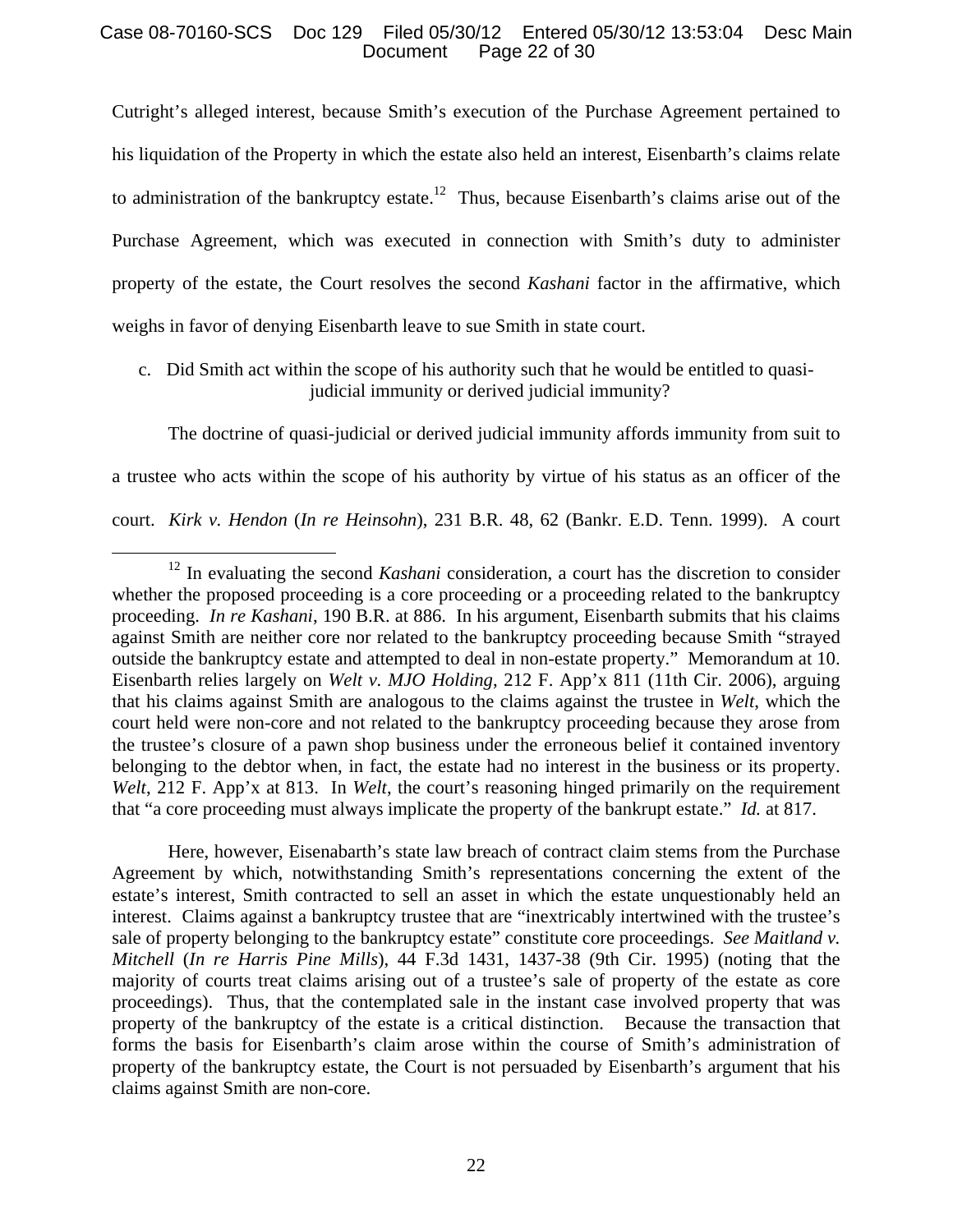# Case 08-70160-SCS Doc 129 Filed 05/30/12 Entered 05/30/12 13:53:04 Desc Main Page 23 of 30

applies the immunity analysis only when a suit is brought against a trustee by a third party, as opposed to a debtor or creditor who are beneficiaries with protected interests in the bankruptcy estate. *Id.* at 65 (citing Daniel B. Bogart, *Liability of Directors of Chapter 11 Debtors in Possession: "Don't Look Back – Something May Be Gaining On You*,*"* 68 Am. Bankr. L.J. 155, 204-05 (Spring 1994)). When faced with a suit against a trustee, it is crucial for courts to distinguish between "scenarios requiring a fiduciary analysis with those requiring immunity analysis." Bogart, *supra*, at 206. A fiduciary analysis is required to determine the extent of a trustee's liability in a suit brought by a beneficiary of the bankruptcy estate (i.e., the debtor, the debtor's shareholders, and the creditors), which is based upon the standards of care a trustee owes to the beneficiaries as a fiduciary. *Id.* at 202. Under the fiduciary analysis, a court must focus on whether a trustee has breached his fiduciary obligations due to negligence or willful misconduct in the execution of his statutory duties.13 *See In re Heinsohn*, 231 B.R. at 65, n.10. The *Kashani* factors, by referring separately the concepts of quasi-judicial or derived judicial immunity (the third factor) and breach of fiduciary duty (the fifth factor), observe the distinction between a suit by a non-beneficiary versus a beneficiary. However, confusion abounds in the case law regarding trustee liability because courts have applied the immunity analysis in cases requiring a fiduciary analysis, and vice versa. Bogart, *supra*, at 206.

The Fourth Circuit has only addressed the question of a bankruptcy trustee's potential liability in the context of suits by beneficiaries of the bankruptcy estate, which required application of the fiduciary analysis. In evaluating a trustee's liability to beneficiaries of the bankruptcy estate in the *Yadkin* line of cases, the Fourth Circuit applied a modified version of the

<sup>&</sup>lt;sup>13</sup> Although there is a split in authority among the circuit courts as to the extent of a trustee's liability based upon the nature of the breach, the Fourth Circuit has held a trustee is liable in his official capacity for negligence and liable in his personal capacity for willful or deliberate violations of his duties. *See Yadkin Valley Bank & Trust Co. v. McGee* (*In re Hutchinson*), 5 F.3d 750, 752-53 (4th Cir. 1993).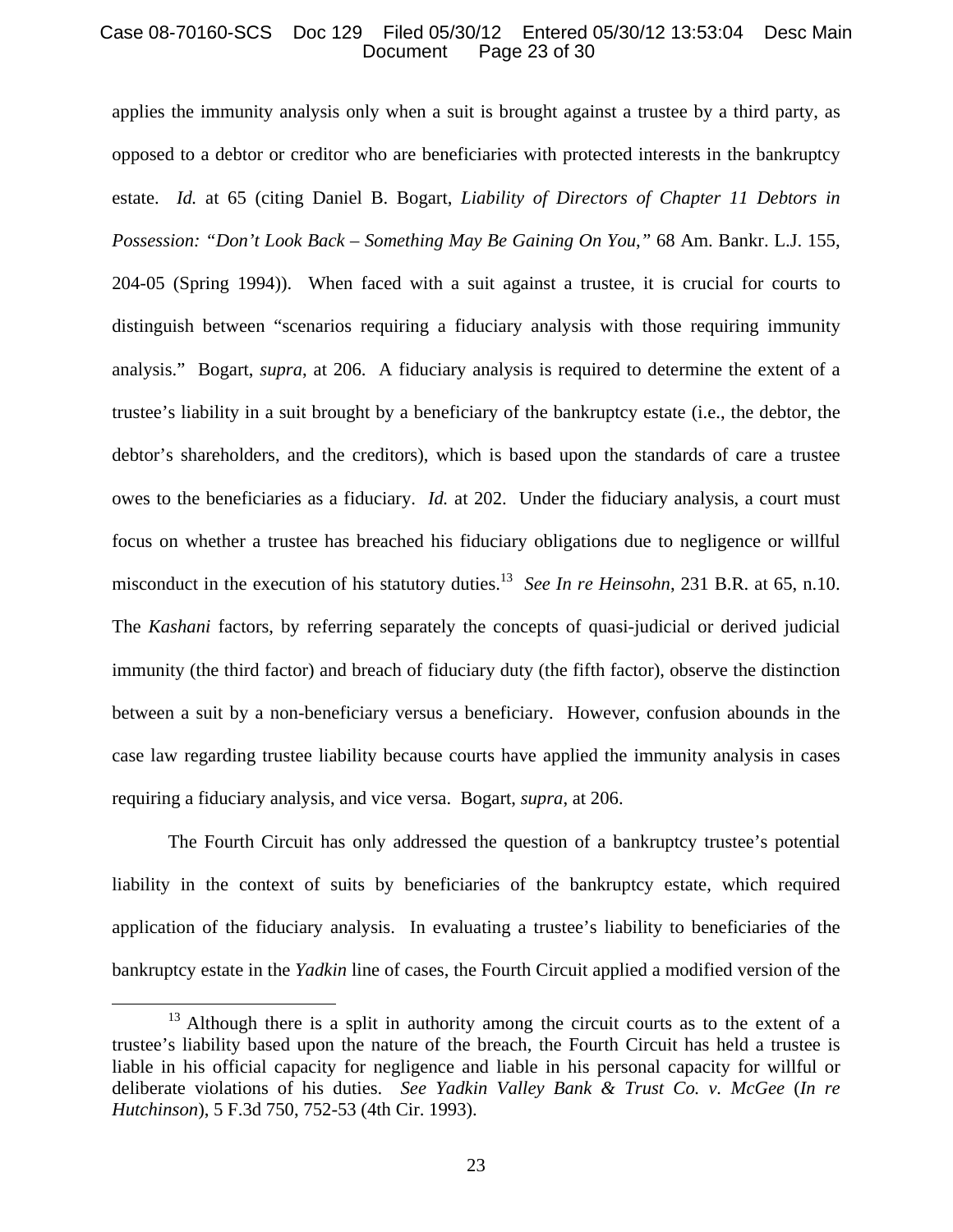# Case 08-70160-SCS Doc 129 Filed 05/30/12 Entered 05/30/12 13:53:04 Desc Main Page 24 of 30

framework set forth in *Sherr v. Winkler*, 552 F.2d 1367 (10th Cir. 1977), and focused its analysis on whether the trustee had acted negligently in carrying out her duty to liquidate an estate asset. *See Yadkin Valley Bank & Trust Co. v. McGee* (*In re Hutchinson*), 5 F.3d 750, 753-57 (4th Cir. 1993) ("*Yadkin III*"); *Yadkin Valley Bank & Trust Co. v. McGee* (*In re Hutchinson*), 819 F.2d 74, 76 (4th Cir. 1987) ("*Yadkin I*"). The Fourth Circuit again engaged in a fiduciary analysis of liability in *McGahren v. First Citizens Bank & Trust Co.* (*In re Weiss*), 111 F.3d 1159 (4th Cir. 1997), where the court rejected the beneficiary's argument that the trustee could be held personally liable for acting outside the scope of her duties. *In re Weiss*, 111 F.3d at 1169. The Court reiterated that it could hold the trustee personally liable to the beneficiary only for willful or deliberate misconduct. *Id.*

Eisenbarth is a third party non-beneficiary of the bankruptcy estate as his connection to the bankruptcy estate arose only by virtue of his attempt to purchase the Property. *See Meronk v. Arter & Hadden, LLP* (*In re Meronk*), 249 B.R. 209, 214 (B.A.P. 9th Cir. 2000) (observing that debtors and creditors are the beneficiaries of the bankruptcy estate as they may participate in the ultimate distribution of estate property pursuant to 11 U.S.C. § 726). As a result, the fiduciary analysis applied by the Fourth Circuit in the *Yadkin* line of cases and *In re Weiss* is inapplicable to the instant facts. Instead, the instant matter calls for the immunity analysis such that the appropriate question to ask is *not* whether Smith acted negligently or engaged in willful misconduct in his execution of his duties as trustee, but only whether he acted within the scope of his authority; if so, he would be entitled to quasi-judicial or derived judicial immunity. However, arguments advanced by both Smith and Eisenbarth demonstrate a misunderstanding of the Fourth Circuit case law and the liability analysis applicable to the instant facts.

 Smith's argument that he is immune from liability in his personal capacity fails to recognize that the instant facts present an immunity scenario and incorrectly applies the fiduciary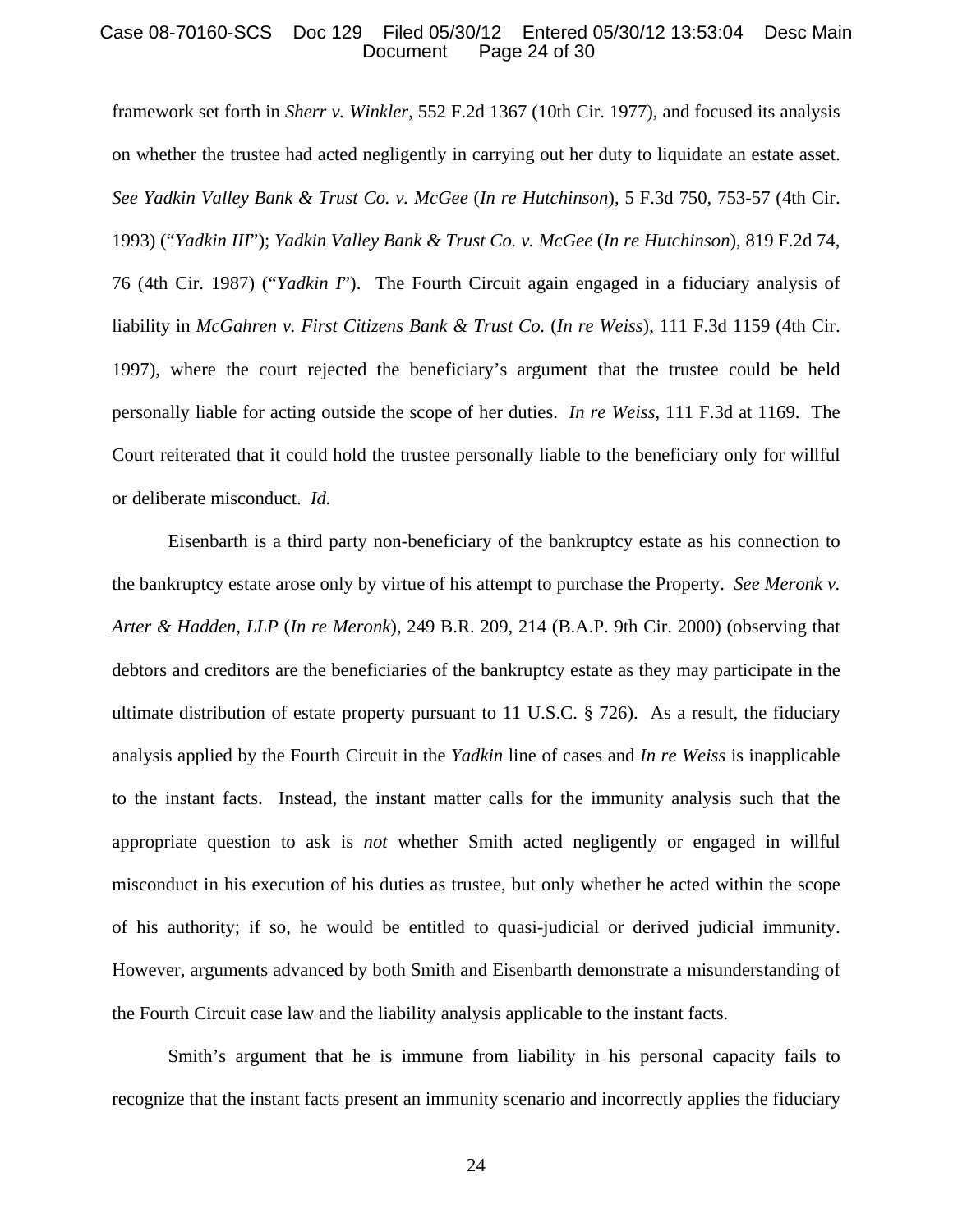### Case 08-70160-SCS Doc 129 Filed 05/30/12 Entered 05/30/12 13:53:04 Desc Main Page 25 of 30

standard of liability, contending that he cannot be held personally liable because his conduct was not a willful and deliberate violation of his duties. *See* Response at 8. Even though Eisenbarth correctly recognizes that "the 'willful and deliberate' standard on which Smith relied is inapplicable in the instant case," he reaches that conclusion for the wrong reason, as he further submits that "[the 'willful and deliberate standard'] applies only in those cases, distinguishable from the facts at bar, where the Trustee takes a discretionary act under direct orders of court . . . . [H]ere, the trustee has entered into an *ultra vires* contract." Memorandum at 6. As summarized *supra*, however, the "willful and deliberate" standard is inapplicable here because it applies only to suits brought against trustees by beneficiaries of the bankruptcy estate, which Eisenbarth is not.

Both parties also misconstrue the import of the *Yadkin* line of cases as it relates to the analysis demanded by the instant facts*.* Smith observes that an *ultra vires* exception to immunity "does not appear in the Fourth Circuit's standard for trustee immunity." Response at 10. Further, Eisenbarth initially characterizes the *Yadkin* line of cases as standing for the proposition that "a Trustee can be held personally liable for acting beyond his powers." Memorandum at 7.

The Fourth Circuit clearly recognized in *Yadkin I* that a trustee will be exposed to individual liability for acts in excess of his authority. *Yadkin I,* 819 F.2d at 76. However, this was not the basis for the holding in the *Yadkin* line of cases. The Fourth Circuit did not address the issue of whether the trustee had acted *ultra vires* because *Yadkin I* and *Yadkin III* involved a suit by beneficiaries of the bankruptcy estate. *See Yadkin III*, 5 F.3d at 751; *Yadkin I*, 819 F.2d at 75. The facts did not present allegations that the trustee had exceeded her authority; rather, the court's holding turned on the issue of whether the trustee had acted negligently in carrying out her statutory duties. *Yadkin III*, 5 F.3d at 753-57; *Yadkin I*, 819 F.2d at 76. As Eisenbarth subsequently recognizes, the precedent in the Fourth Circuit is distinguishable from the instant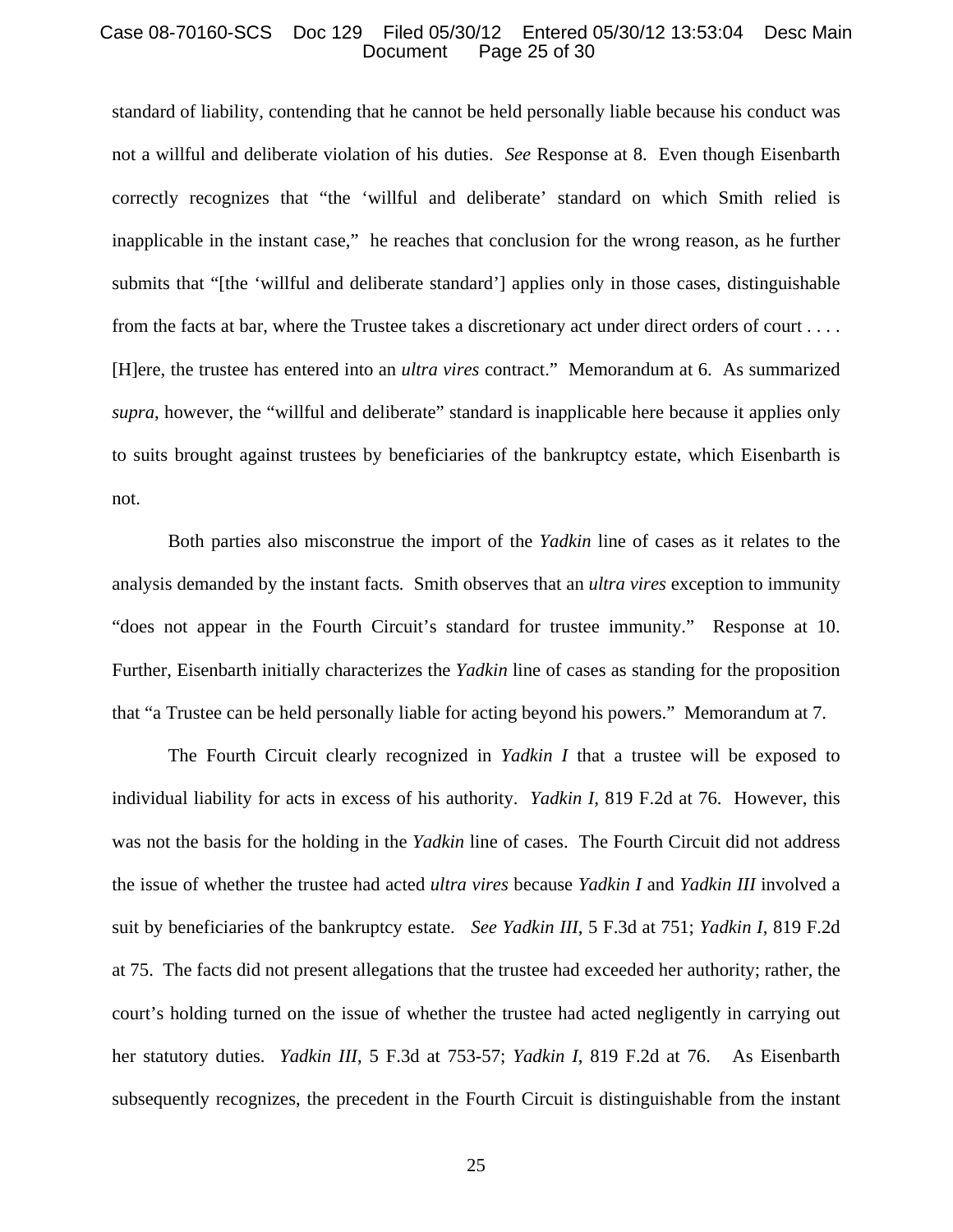### Case 08-70160-SCS Doc 129 Filed 05/30/12 Entered 05/30/12 13:53:04 Desc Main Page 26 of 30

facts because Eisenbarth is not a beneficiary of the bankruptcy estate, and his claim is a "garden variety breach of contract claim." Rebuttal at 3. Thus, because Eisenbarth is a third party nonbeneficiary who seeks to bring a breach of contract claim against Smith, this Court is confronted with an immunity scenario, as contemplated by the third *Kashani* factor. To reiterate, then, the only question relevant to the issue of Smith's entitlement to quasi-judicial or derived judicial immunity is whether Smith acted within the scope of his authority.

In evaluating the third *Kashani* factor, the Court must again consider whether the action relates to or arises from acts within the trustee's duties as outlined in 11 U.S.C. § 704 or an order of the court. *Strand v. Loveridge*, No. 2:07-cv-00576-DAK, 2008 WL 893004, at \*4 (D. Utah Mar. 28, 2008) (unreported decision); *In re McKenzie*, No. 08-16378, 2011 WL 3439081, at \*11 (Bankr. E.D. Tenn. Aug. 5, 2011) (slip copy). The third *Kashani* factor may appear redundant at first blush, as the Court has already found, *supra*, that Smith acted within the scope of his authority for the purposes of the applicability of the *Barton* Doctrine. However, the *Barton* analysis required the Court to examine whether Smith's actions were *ultra vires* in the jurisdictional context, whereas the question at this stage of the Court's analysis must focus on whether Smith's actions were *ultra vires* in the substantive context. The context does not, however, change the Court's finding that Smith did not exceed the scope of his authority. As the Court previously discussed, Eisenbarth urges the Court to analogize the instant facts to cases of possession or seizure of property that is not property of the estate, which would remove Smith's actions from the scope of his duties as trustee. Rebuttal at 2. However, as the Court previously found, Smith's execution of the Purchase Agreement does not amount to seizure or possession of Jacqueline Cutright's property or any functional equivalent. Smith did not interfere in any way with her alleged rights in the Property as a joint tenant as he attempted to obtain her consent upon learning of her tenancy and ultimately never consummated the sale of the Property. Thus,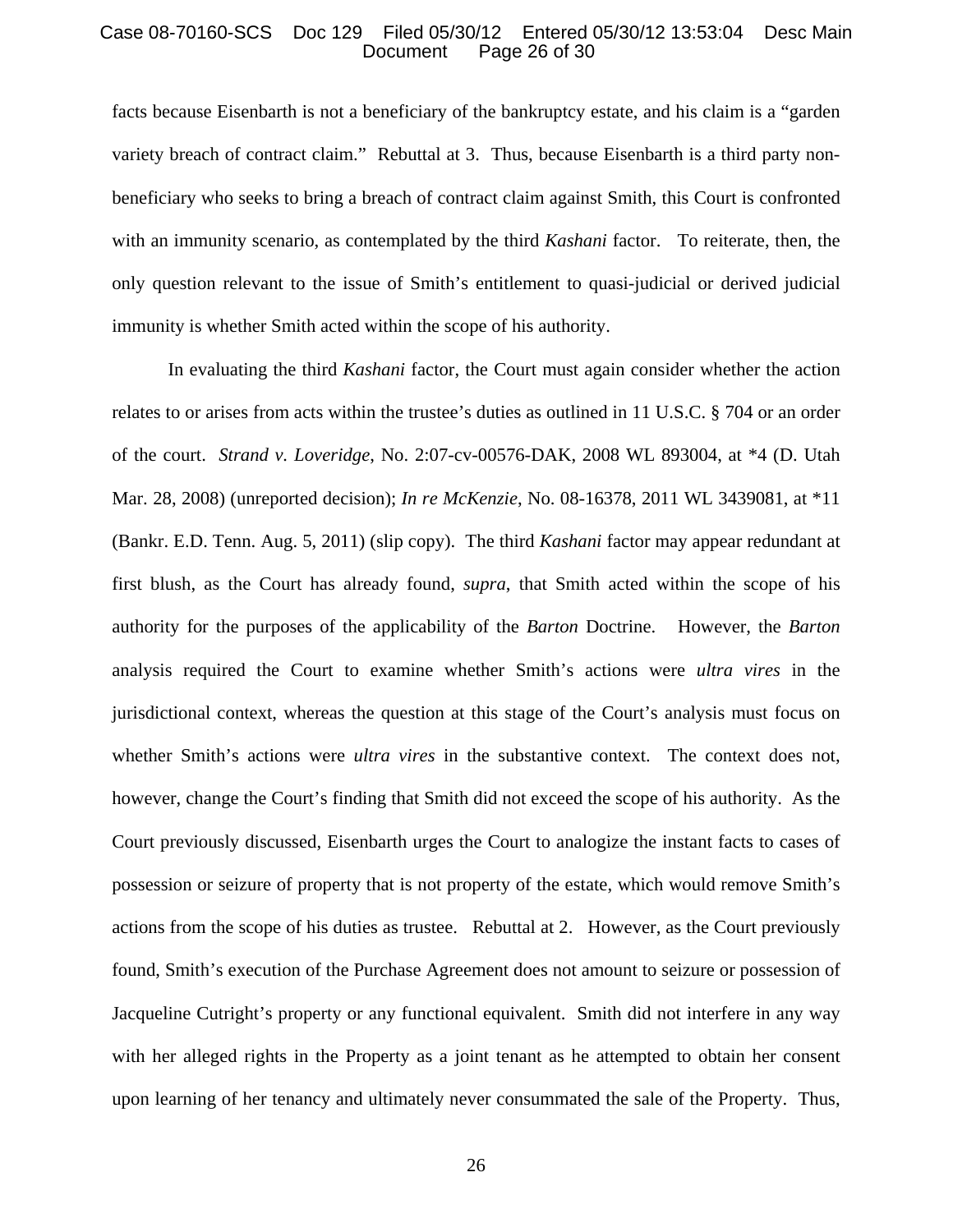### Case 08-70160-SCS Doc 129 Filed 05/30/12 Entered 05/30/12 13:53:04 Desc Main Page 27 of 30

Court finds that execution of the Purchase Agreement arose within the scope of actions taken by Smith pursuant to  $\S$  704(a)(1) to sell the Property, in which the estate incontrovertibly held an interest.

Eisenbarth further argues that Smith must be deprived of derived judicial immunity because the Order Approving Sale was entered upon Smith's Motion to Sell, which did not disclose Jacqueline Cutright's interest. Rebuttal at 4-5. Courts holding that immunity attaches when a trustee, after disclosing all relevant facts, acts pursuant to court order, have so held to afford trustees a very limited form of derived judicial immunity that is not otherwise available in suits by beneficiaries. *See, e.g.*, *In re Rollins*, 175 B.R. 69, 77 (Bankr. E.D. Cal. 1994) ("A trustee, who is subjected to a claim by a beneficiary of the bankruptcy estate, can claim a derived judicial immunity in one circumstance. If a trustee, prior to taking action, and after making a full disclosure of all relevant facts, obtains a court order, then acts on the basis of that order, he or she may be immune from any personal liability."); *Dana Commercial Credit Corp. v. Nisselson* (*In re Center Teleproductions, Inc.*), 112 B.R. 567, 578 (Bankr. S.D.N.Y. 1990) (holding, in a suit brought against the trustee and his agent by a creditor, that "a bankruptcy trustee is immune from suit for personal liability for acts taken as a matter of business judgment in acting in accordance with statutory or other duty or pursuant to court order. Where the trustee . . . negligently obtains a court order, or negligently or willfully carries out a court order he knew or should have known he wrongfully procured, however, personal liability will attach."). Eisenbarth's argument proceeds from a false premise because Eisenbarth's breach of contract claim arises out of the Purchase Agreement, which Smith executed pursuant to his authority under  $\S$  704(a)(1), not from any act undertaken by Smith pursuant to the Order Approving Sale. Moreover, Eisenbarth's argument further fails because Eisenbarth is not a beneficiary of bankruptcy estate and, thus, these facts do not present the narrow circumstance where a trustee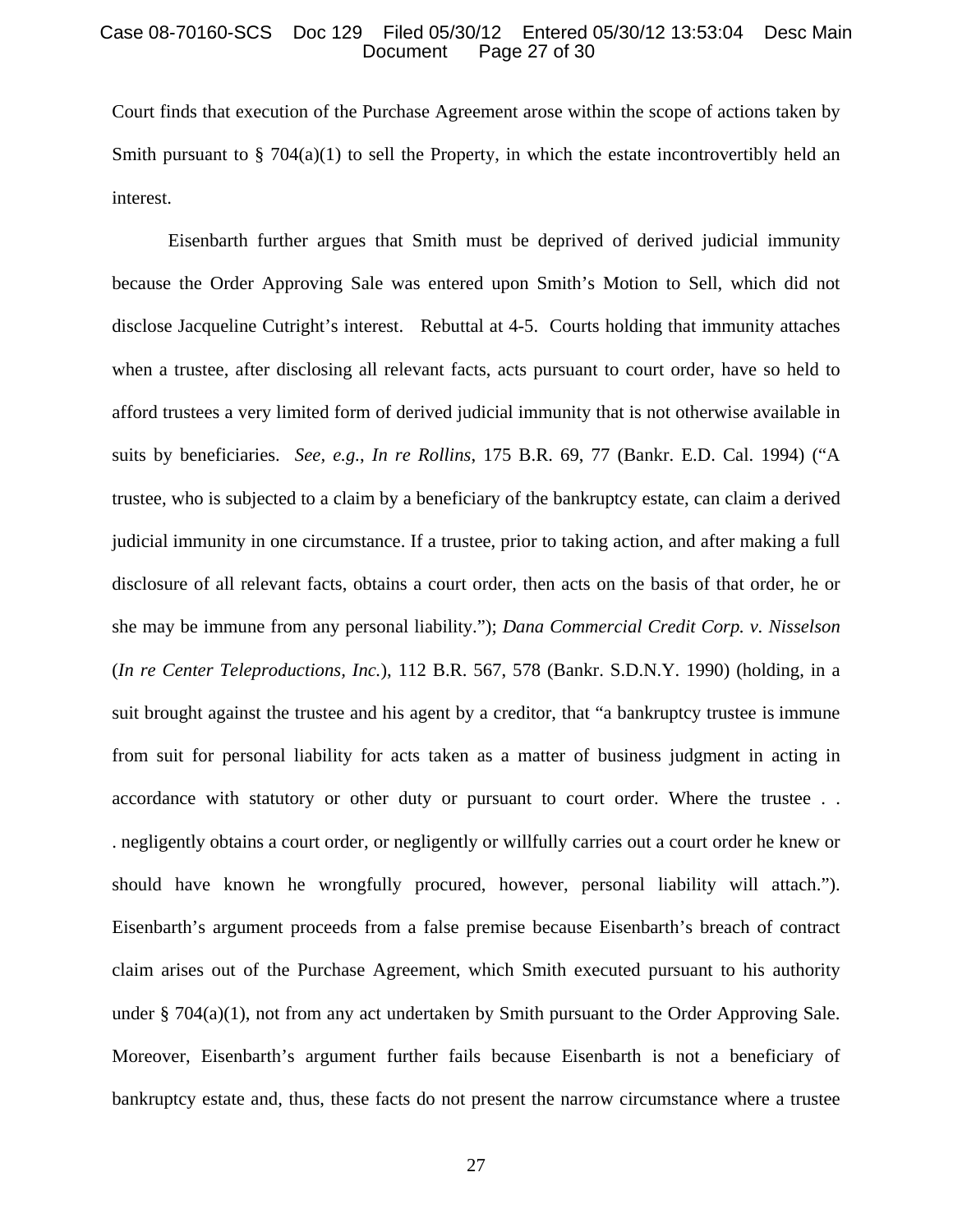# Case 08-70160-SCS Doc 129 Filed 05/30/12 Entered 05/30/12 13:53:04 Desc Main Page 28 of 30

may attempt to seek derived judicial immunity from a suit by beneficiary on the basis that he acted pursuant to an order of the court.

Thus, because the Court finds that Smith acted within the scope of his authority, Smith would likely be immune from liability in the proposed litigation.<sup>14</sup> Accordingly, this factor militates in favor of denying Eisenbarth's request for leave to sue Smith in state court.

d. Is Eisenbarth seeking a judgment against Smith in his personal capacity?

If a prospective plaintiff seeks to surcharge the trustee and immunity possibly applies, the fourth *Kashani* factor weighs in favor of denying leave to sue. *See In re McKenzie*, 2011 WL 3439081, at \*12. As the Court has found that Smith would likely be immune from liability and, because Eisenbarth also seeks to recover damages from Smith in his personal capacity, this factor weights in favor of denying Eisenbarth's motion.

e. Does Eisenbarth's claim involve a negligent or willful breach of a fiduciary duty?

The final *Kashani* factor again focuses on the distinction "between a claim against a trustee for breach of fiduciary duty brought by a beneficiary of the estate and a claim against a trustee brought by a third party non-beneficiary alleging an action based on some other legal theory such as tort or contract." *Id.* (citing *In re Heinsohn*, 231 B.R. at 64). Although a claim based in tort or contract generally weighs in favor of resolution by the state court, if the claim is "so intertwined" with the trustee's duties and powers under the Bankruptcy Code, the state court nevertheless may not be the appropriate forum in which to litigate the claim. *See id.*

 $14$  The Court emphasizes that it is not making any definitive findings on the issue of Smith's immunity from Eisenbarth's claim because the litigation itself is not directly before the Court and, moreover, the litigation encompassed by the Proposed Complaint is merely hypothetical at this stage. In analyzing this *Kashani* consideration, courts have limited their findings to the question of *potential* for trustee immunity, not actual immunity. *See, e.g.*, *Strand*, 2008 WL 893004, at \*4 (finding that the third *Kashani* factor was established because the trustee *may* be entitled to immunity) (emphasis added); *In re McKenzie*, 2011 WL 3439081, at \*11 (concluding that the *strong possibility* of trustee immunity weighed in favor of denial of leave to sue) (emphasis added).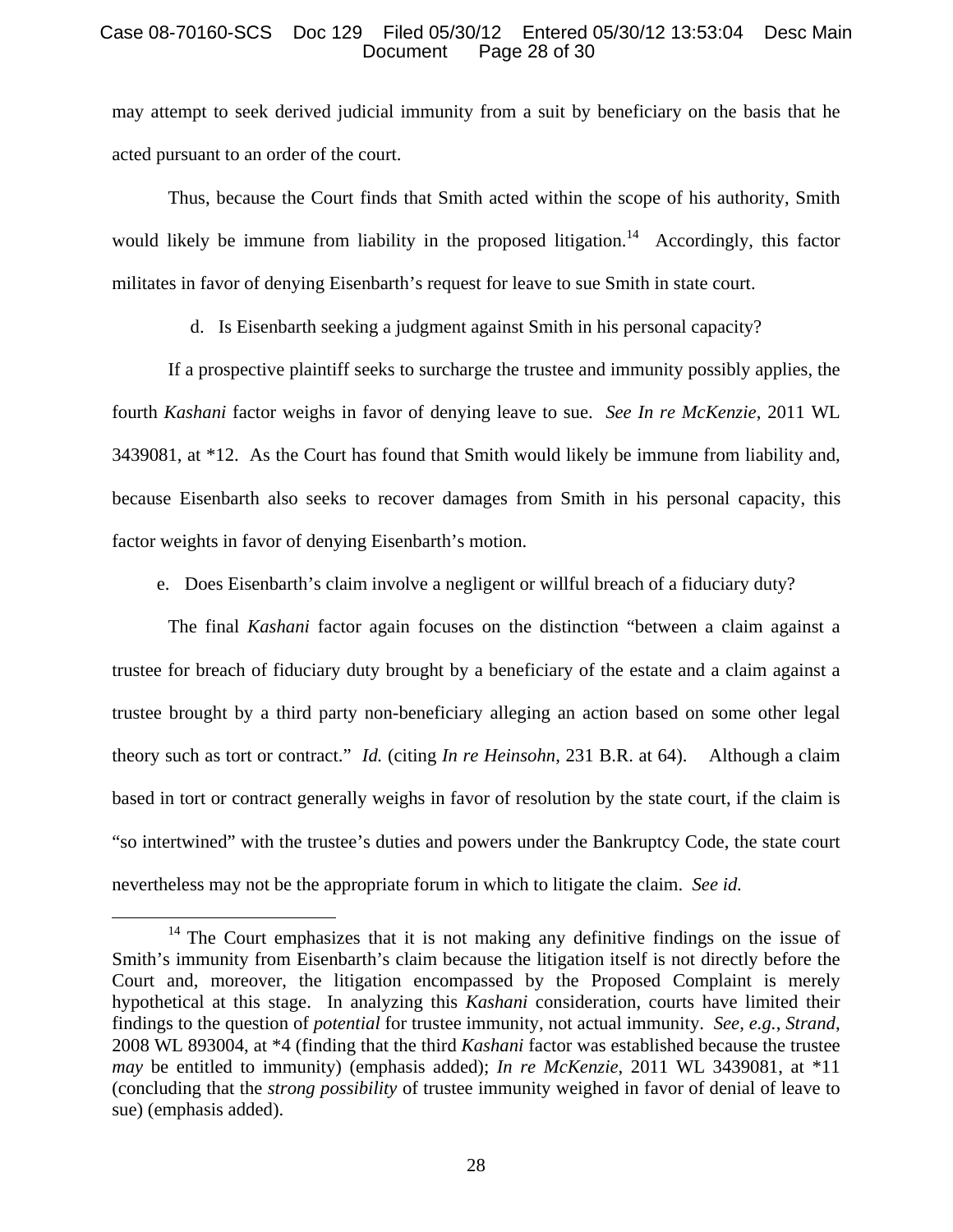### Case 08-70160-SCS Doc 129 Filed 05/30/12 Entered 05/30/12 13:53:04 Desc Main Page 29 of 30

 Eisenbarth is not a beneficiary of the bankruptcy estate and, as such, Smith has no fiduciary duties to Eisenbarth. It is axiomatic, then, that Eisenbarth cannot allege any breach of fiduciary duty. The nature of Eisenbarth's claim is a typical state law claim for breach of contract and nothing more. Thus, because Eisenbarth's claim does not involve any alleged breach of a fiduciary duty, this would generally militate in favor of granting Eisenbarth's motion for leave to sue. However, because Eisenbarth's claim arises out of the Purchase Agreement, which Smith entered into pursuant to duties to liquidate assets of the estate under 11 U.S.C. § 704(a)(1), the Court finds that it is "so intertwined" with Smith's execution of his statutory duties the state court would not be in the best position to hear his claim.

Because the Court finds that each of the *Kashani* factors weighs in favor of denial of leave to sue Smith in state court, the Court concludes that Eisenbarth's Motion must be denied.

#### III. Summary

Leave of this Court is required for Eisenbarth to bring his breach of contract claim against Smith in state court because his claim arises from the Purchase Agreement, which Smith executed in the course of exercising his duty, as trustee, to liquidate the Property, in which the estate had an interest. Although this Court finds that Eisenbarth can state a *prima facie* case of breach of contract under Virginia law, the Court further finds that, after balancing the interests of all parties, leave to sue should not be permitted under the circumstances. Consequently, reopening the bankruptcy case would serve no purpose because the underlying relief Eisenbarth seeks—leave to sue Smith in state court—will not be granted. Therefore, for these reasons, the Court concludes that Eisenbarth's Motion for Leave to Sue should be denied and, accordingly, his Motion to Reopen should be also denied.

A separate Order will be entered by the Court consistent with the findings and conclusions contained in this Memorandum Opinion.

29